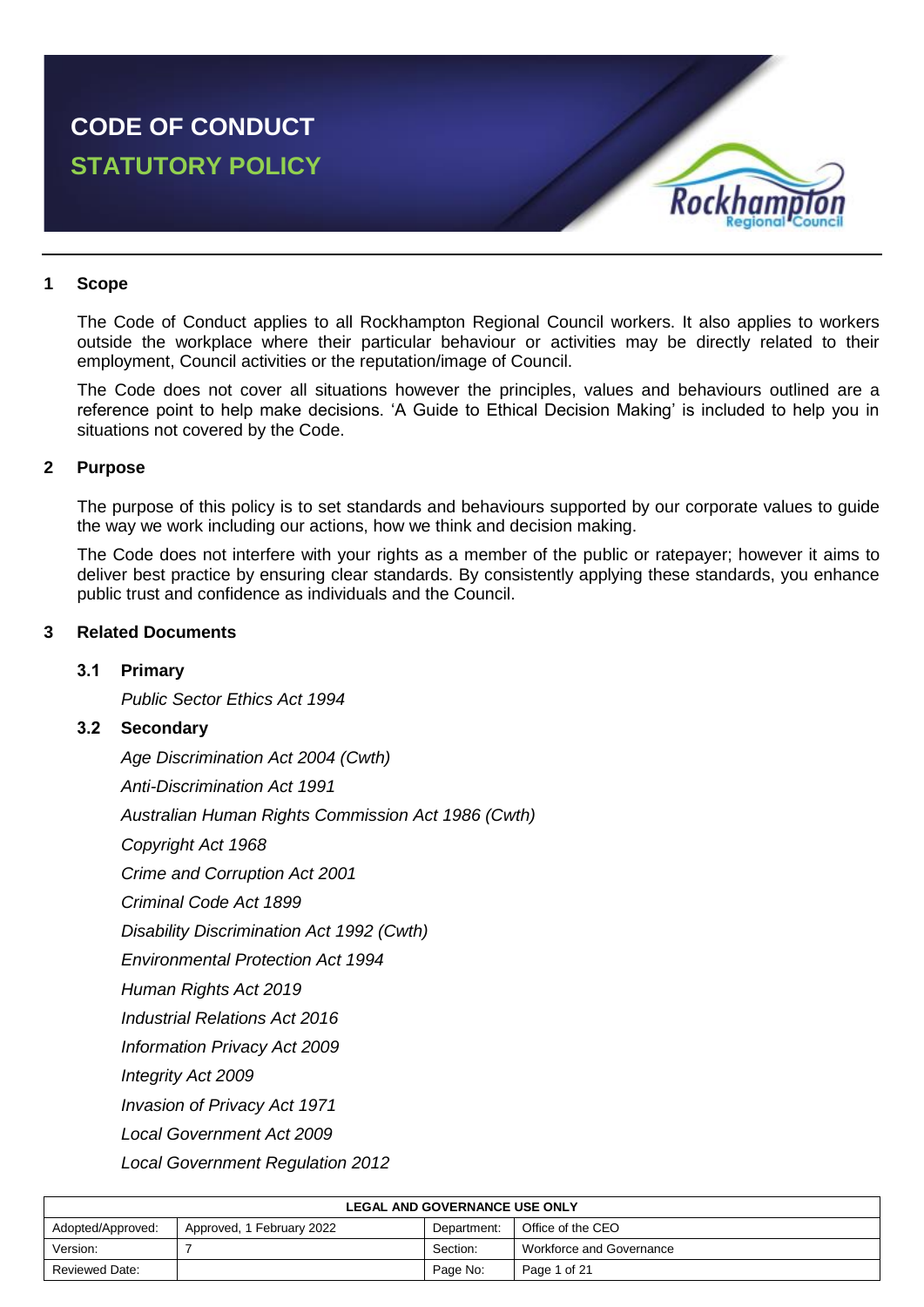*Ombudsman Act 2001 Public Interest Disclosure Act 2010 Racial Discrimination Act 1975 (Cwth) Right to Information Act 2009 Sex Discrimination Act 1984 (Cwth) Work Health and Safety Act 2011 Working with Children (Risk Management and Screening) Act 2000 Workplace Gender Equality Act 2012 (Cwth)* Certified Agreements Rockhampton Regional Council Corporate Plan Rockhampton Regional Council Operational Plan Rockhampton Regional Council Policy Documents

# **4 Definitions**

To assist in interpretation, the following definitions apply:

| Administrative<br>Action | As per the Local Government Act 2009, including the following, for example a<br>decision, or a failure to make a decision, including a failure to provide a written<br>statement of reasons for a decision; an act, or a failure to do an act; the formulation<br>of a proposal or intention; or the making of a recommendation.                                                                                                                                                                                                                                                                                                                                                                                                                                                                                                                                                                                                                                 |  |  |
|--------------------------|------------------------------------------------------------------------------------------------------------------------------------------------------------------------------------------------------------------------------------------------------------------------------------------------------------------------------------------------------------------------------------------------------------------------------------------------------------------------------------------------------------------------------------------------------------------------------------------------------------------------------------------------------------------------------------------------------------------------------------------------------------------------------------------------------------------------------------------------------------------------------------------------------------------------------------------------------------------|--|--|
| <b>CEO</b>               | <b>Chief Executive Officer</b>                                                                                                                                                                                                                                                                                                                                                                                                                                                                                                                                                                                                                                                                                                                                                                                                                                                                                                                                   |  |  |
|                          | A person who holds an appointment under section 194 of the Local Government Act<br>2009. This includes a person acting in this position.                                                                                                                                                                                                                                                                                                                                                                                                                                                                                                                                                                                                                                                                                                                                                                                                                         |  |  |
| Charge                   | Upon which a person was acquitted or disposed of by a court otherwise than by way<br>of conviction.                                                                                                                                                                                                                                                                                                                                                                                                                                                                                                                                                                                                                                                                                                                                                                                                                                                              |  |  |
| Code                     | Code of Conduct                                                                                                                                                                                                                                                                                                                                                                                                                                                                                                                                                                                                                                                                                                                                                                                                                                                                                                                                                  |  |  |
| Contractor               | A person, organisation or entity that performs a specific act or acts including the<br>provision of services and/or materials to another person, organisation or entity under<br>an agreement enforceable by law.                                                                                                                                                                                                                                                                                                                                                                                                                                                                                                                                                                                                                                                                                                                                                |  |  |
| Conviction               | A finding of guilt by a court, or the acceptance of a plea of guilty by a court, whether<br>or not a conviction is recorded and regardless of when and where it occurred.                                                                                                                                                                                                                                                                                                                                                                                                                                                                                                                                                                                                                                                                                                                                                                                        |  |  |
| <b>Corrupt Conduct</b>   | As defined in the Crime and Corruption Act 2001, conduct of a person, regardless of<br>whether the person holds or held an appointment, that fulfils each of the following<br>elements:<br>(a) Adversely affects, or could adversely affect, directly or indirectly, the<br>performance of functions or the exercise of powers of a Unit of Public<br>Administration (UPA) or a person holding an appointment; and<br>Results, or could result, directly or indirectly, in the performance of functions or<br>(b)<br>the exercise of powers mentioned in paragraph (a) in a way that:<br>Is not honest or is not impartial; or<br>(i)<br>Involves a breach of the trust placed in a person holding an appointment,<br>(ii)<br>either knowingly or recklessly; or<br>Involves a misuse of information or material acquired in or in connection<br>(iii)<br>with the performance of functions or the exercise of powers of a person<br>holding an appointment; and |  |  |

| <b>LEGAL AND GOVERNANCE USE ONLY</b> |                           |             |                          |
|--------------------------------------|---------------------------|-------------|--------------------------|
| Adopted/Approved:                    | Approved, 1 February 2022 | Department: | Office of the CEO        |
| Version:                             |                           | Section:    | Workforce and Governance |
| <b>Reviewed Date:</b>                |                           | Page No:    | Page 2 of 21             |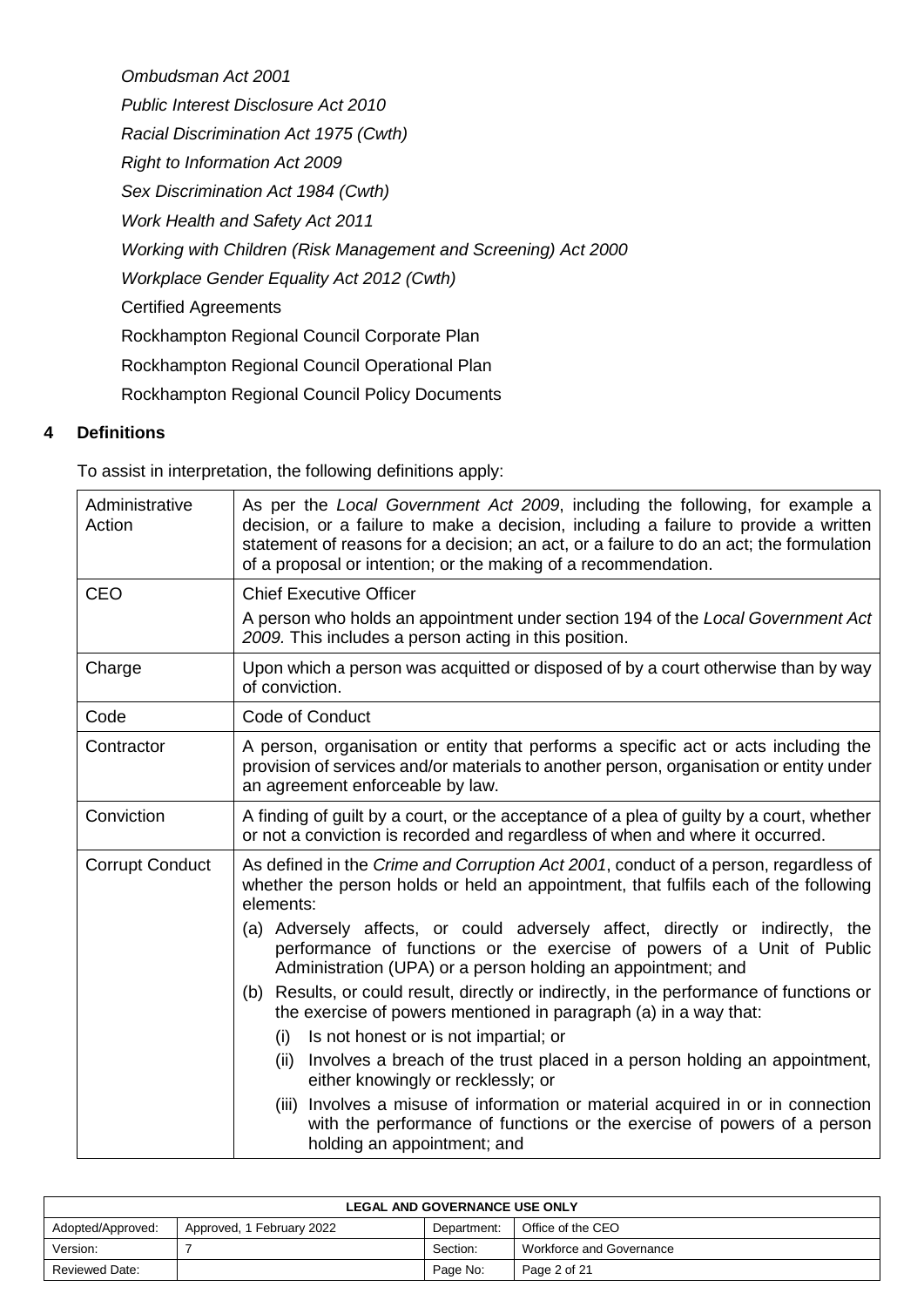|                           | (c) Would, if proved, be a criminal offence; or a disciplinary breach providing<br>reasonable grounds for terminating the person's services, if the person is or<br>were the holder of an appointment. |  |  |
|---------------------------|--------------------------------------------------------------------------------------------------------------------------------------------------------------------------------------------------------|--|--|
|                           | Corrupt conduct also means conduct of a person, regardless of whether the person<br>holds or held an appointment, that fulfils each of the following elements:                                         |  |  |
|                           | (a) Impairs, or could impair, public confidence in the administration; and                                                                                                                             |  |  |
|                           | Involves, or could involve, any of the following:<br>(b)                                                                                                                                               |  |  |
|                           | Collusive tendering;<br>(i)                                                                                                                                                                            |  |  |
|                           | (ii) Fraud relating to an application for a licence, permit or other authority under<br>an Act with a purpose or object of any of the following (however described):                                   |  |  |
|                           | (A) Protecting health or safety of persons;                                                                                                                                                            |  |  |
|                           | (B) Protecting the environment; or                                                                                                                                                                     |  |  |
|                           | (C) Protecting or managing the use of the State's natural, cultural, mining<br>or energy resources;                                                                                                    |  |  |
|                           | Dishonestly obtaining, or helping someone to dishonestly obtain, a benefit<br>(iii)<br>from the payment or application of public funds or the disposition of State<br>assets;                          |  |  |
|                           | (iv) Evading State tax, levy or duty or otherwise fraudulently causing a loss of<br>State revenue;                                                                                                     |  |  |
|                           | (v) Fraudulently obtaining or retaining an appointment; and                                                                                                                                            |  |  |
|                           | Would, if proved, be:<br>(c)                                                                                                                                                                           |  |  |
|                           | (i) A criminal offence; or                                                                                                                                                                             |  |  |
|                           | (ii) A disciplinary breach providing reasonable grounds for terminating the<br>person's services, if the person is or were the holder of an appointment.                                               |  |  |
| Council                   | Rockhampton Regional Council                                                                                                                                                                           |  |  |
| <b>Councillor Advisor</b> | A person holding an appointment under section 197A of the Local Government Act<br>2009.                                                                                                                |  |  |
| Councillors               | The Mayor and Councillors of Council, within the meaning of the Local Government<br>Act 2009.                                                                                                          |  |  |
| <b>Delegated Officer</b>  | An employee appointed to a position with a legislative delegation or administrative<br>powers.                                                                                                         |  |  |
| <b>Disrepute</b>          | The state of being held in low esteem by the public.                                                                                                                                                   |  |  |
| Duty of Care              | An obligation recognised by law to avoid conduct fraught with unreasonable risk of<br>danger to others.                                                                                                |  |  |
| Employee                  | Local government employee:<br>(a) The CEO; or                                                                                                                                                          |  |  |
|                           | (b) A person holding an appointment under section 196 of the Local Government<br>Act 2009.                                                                                                             |  |  |
| Industrial<br>Instrument  | Council's Certified Agreements, relevant Awards and Contracts of Employment.                                                                                                                           |  |  |
| Manager                   | An employee appointed to a position with a corporate band 3 delegated in line with<br>the Delegation and Authorisation Policy and detailed in the Delegations Corporate<br>Register.                   |  |  |

| <b>LEGAL AND GOVERNANCE USE ONLY</b> |                           |             |                          |
|--------------------------------------|---------------------------|-------------|--------------------------|
| Adopted/Approved:                    | Approved, 1 February 2022 | Department: | Office of the CEO        |
| Version:                             |                           | Section:    | Workforce and Governance |
| <b>Reviewed Date:</b>                |                           | Page No:    | Page 3 of 21             |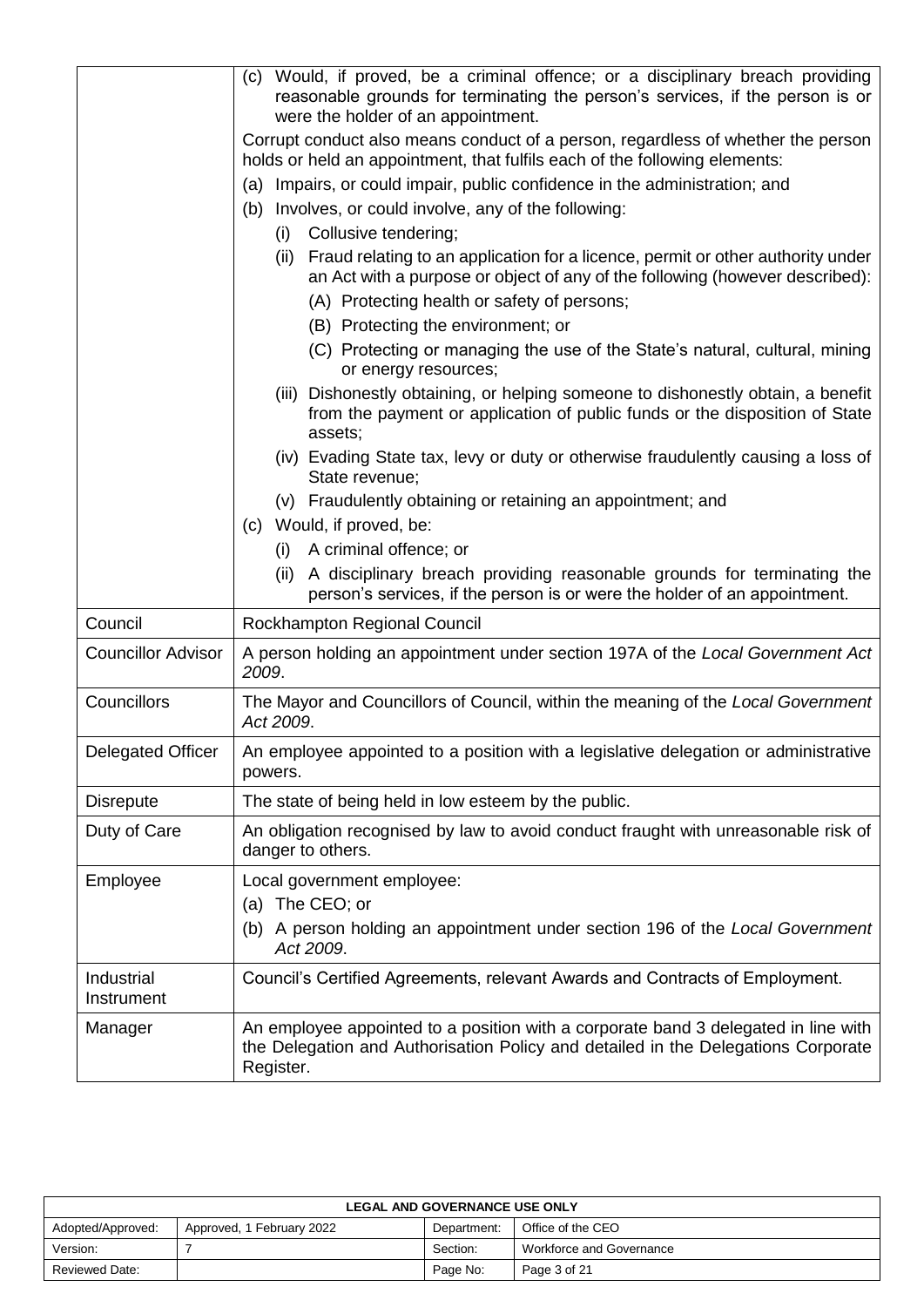| <b>Natural Justice</b>              | The principles and procedures that govern the adjudication of disputes between<br>persons or organisations. The principles of natural justice are:<br>(a) All parties will have the right to be heard and judged without bias.<br>(b) All issues are investigated thoroughly and justly. |  |  |  |  |
|-------------------------------------|------------------------------------------------------------------------------------------------------------------------------------------------------------------------------------------------------------------------------------------------------------------------------------------|--|--|--|--|
| <b>Policy Documents</b>             | Includes policy, procedure, guideline and WOC work instruction documents.                                                                                                                                                                                                                |  |  |  |  |
| Procedural<br><b>Fairness</b>       | Procedures used by a decision-maker, rather than the actual outcome reached. It<br>requires a fair and proper procedure be used when making a decision. The principles<br>of procedural fairness are:                                                                                    |  |  |  |  |
|                                     | (a) The standards of conduct or job performance required will be made clear to the<br>employee.                                                                                                                                                                                          |  |  |  |  |
|                                     | (b) The employee will be made aware of the likely next steps in the event that<br>satisfactory performance or conduct is or is not maintained.                                                                                                                                           |  |  |  |  |
|                                     | The employee will be afforded the right to be accompanied and represented by<br>(c)<br>an employee representative at discussions or interviews at any level of the<br>discipline process.                                                                                                |  |  |  |  |
|                                     | (d) The substance of a complaint regarding an employee's performance or conduct<br>will be verified before any action is taken on the matter.                                                                                                                                            |  |  |  |  |
| <b>Public Official</b>              | As defined by the Public Sector Ethics Act 1994, an officer or employee of the entity.                                                                                                                                                                                                   |  |  |  |  |
| Region                              | Rockhampton Regional Area defined by the Local Government Areas of<br>Queensland.                                                                                                                                                                                                        |  |  |  |  |
| <b>Senior Executive</b><br>Employee | As defined by the Local Government Act 2009, an employee of the local government:<br>(a) Who reports directly to the CEO; and                                                                                                                                                            |  |  |  |  |
|                                     | (b) Whose position ordinarily would be considered to be a senior position in the<br>local government's corporate structure.                                                                                                                                                              |  |  |  |  |
| Supervisor                          | A person in control of a workplace (for example supervisor, leading hand or team<br>leader).                                                                                                                                                                                             |  |  |  |  |
| Volunteer                           | Any person, who of their own free will, offers to undertake un-paid work for Council<br>and is accepted as a volunteer by the CEO and/or their authorised delegates.                                                                                                                     |  |  |  |  |
| Worker                              | Employee, contractor or subcontractor, an employee of a contractor or<br>subcontractor, an employee of a labour hire company assigned to work for Council,<br>work experience participant or a volunteer.                                                                                |  |  |  |  |
| Workplace                           | A workplace is a place where work is carried out, a work related function or where a<br>worker is representing or can be identified as working for Council.                                                                                                                              |  |  |  |  |

### **5 Policy Statement**

Council aims to conduct its business with integrity, honesty and fairness and to comply with all relevant laws, regulations, codes and corporate standards.

You must follow the highest standards of behaviour when dealing with customers and each other. Council encourages a culture where ethical conduct is recognised, valued and followed at all levels and ensures appropriate action is taken to prevent fraud and corruption.

Council actively supports, encourages and develops you to work safely, be customer focused, use technology and Council assets effectively, adapt to changes, improve your capabilities, and contribute to Council's Corporate and Operational Plans.

The Code may also apply to certain activities or behaviours undertaken by workers outside of the workplace where it may impact upon the image and reputation and activities of Council, for example, the use of social media or wearing Council identified clothing in public.

| <b>LEGAL AND GOVERNANCE USE ONLY</b> |                           |             |                          |
|--------------------------------------|---------------------------|-------------|--------------------------|
| Adopted/Approved:                    | Approved, 1 February 2022 | Department: | Office of the CEO        |
| Version:                             |                           | Section:    | Workforce and Governance |
| <b>Reviewed Date:</b>                |                           | Page No:    | Page 4 of 21             |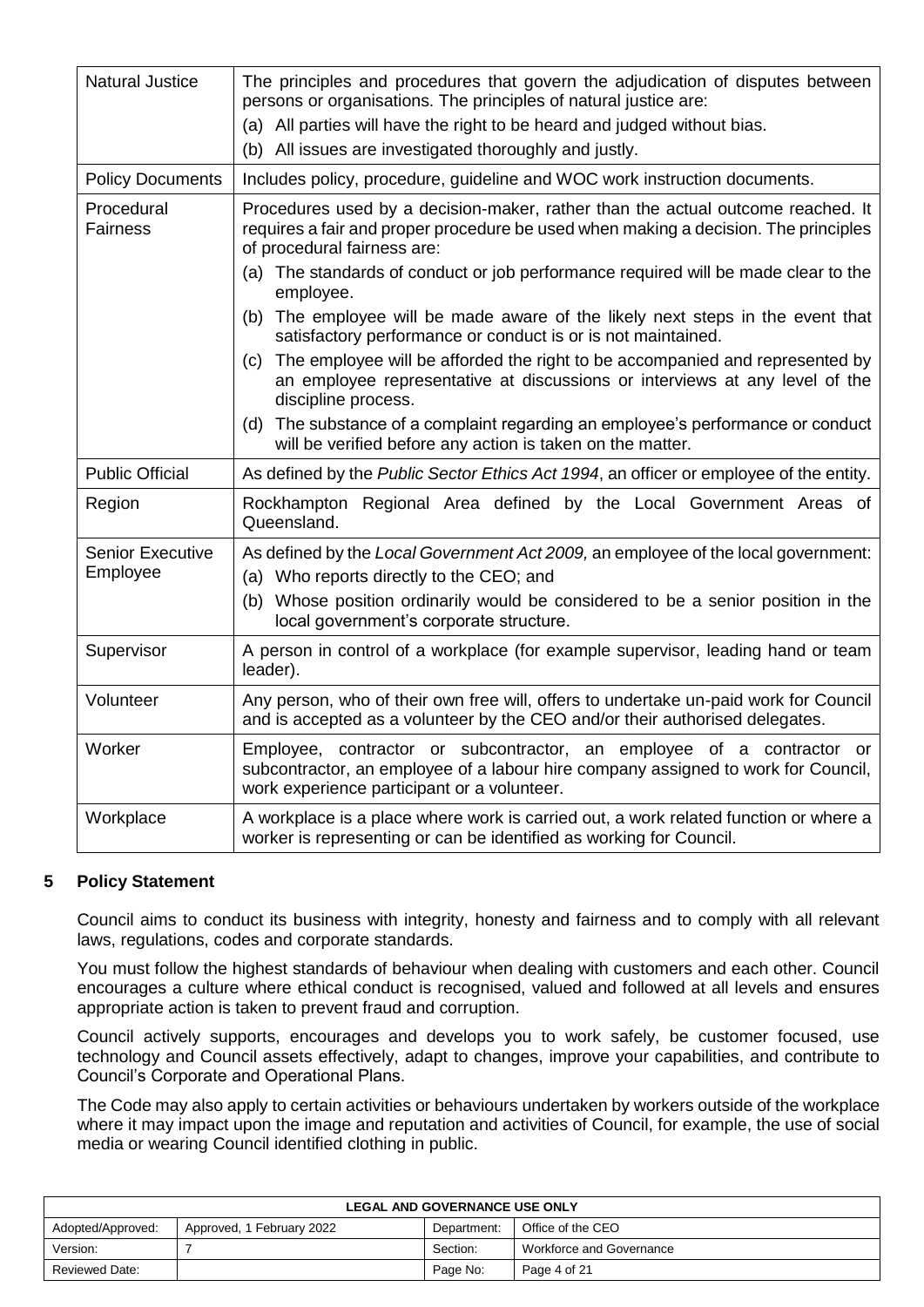The *Public Sector Ethics Act 1994* identifies four fundamental ethics principles that guide our behaviour including:

# **The First Principle – Integrity and Impartiality**

In recognition that public office involves a public trust, public service agencies, public sector entities and public officials seek to promote public confidence in the integrity of the public sector and:

- (a) Are committed to the highest ethical standards;
- (b) Accept and value their duty to provide advice which is objective, independent, apolitical and impartial;
- (c) Show respect towards all persons, including employees, clients and the general public;
- (d) Acknowledge the primacy of the public interest and undertake that any conflict of interest issue will be resolved or appropriately managed in favour of the public interest; and
- (e) Are committed to honest, fair and respectful engagement with the community.

### **The Second Principle – Promoting the Public Good**

In recognition that the public sector is the mechanism through which the elected representatives deliver programs and services for the benefit of the people of Queensland, public service agencies, public sector entities and public officials:

- (a) Accept and value their duty to be responsive to both the requirements of government and to the public interest;
- (b) Accept and value their duty to engage the community in developing and effecting official public sector priorities, policies and decisions;
- (c) Accept and value their duty to manage public resources effectively, efficiently and economically;
- (d) Value and seek to achieve excellence in service delivery; and
- (e) Value and seek to achieve enhanced integration of services to better service clients.

### **The Third Principle – Commitment to the System of Government**

In recognition that the public sector has a duty to uphold the system of government and the laws of the State, Commonwealth and local government, public service agencies, public sector entities and public officials:

- (a) Accept and value their duty to uphold the system of government and the laws of the State, the Commonwealth and local government;
- (b) Are committed to effecting official public sector priorities, policies and decisions professionally and impartially; and
- (c) Accept and value their duty to operate within the framework of Ministerial responsibility to government, the Parliament and the community.

### **The Fourth Principle – Accountability and Transparency**

In recognition that public trust in public office requires high standards of public administration, public service agencies, public sector entities and public officials:

- (a) Are committed to exercising proper diligence, care and attention;
- (b) Are committed to using public resources in an effective and accountable way;
- (c) Are committed to managing information as openly as practicable within the legal framework;
- (d) Value and seek to achieve high standards of public administration;
- (e) Value and seek to innovate and continuously improve performance; and
- (f) Value and seek to operate within a framework of mutual obligation and shared responsibility between public service agencies, public sector entities and public officials.

| <b>LEGAL AND GOVERNANCE USE ONLY</b> |                           |             |                          |
|--------------------------------------|---------------------------|-------------|--------------------------|
| Adopted/Approved:                    | Approved, 1 February 2022 | Department: | Office of the CEO        |
| Version:                             |                           | Section:    | Workforce and Governance |
| <b>Reviewed Date:</b>                |                           | Page No:    | Page 5 of 21             |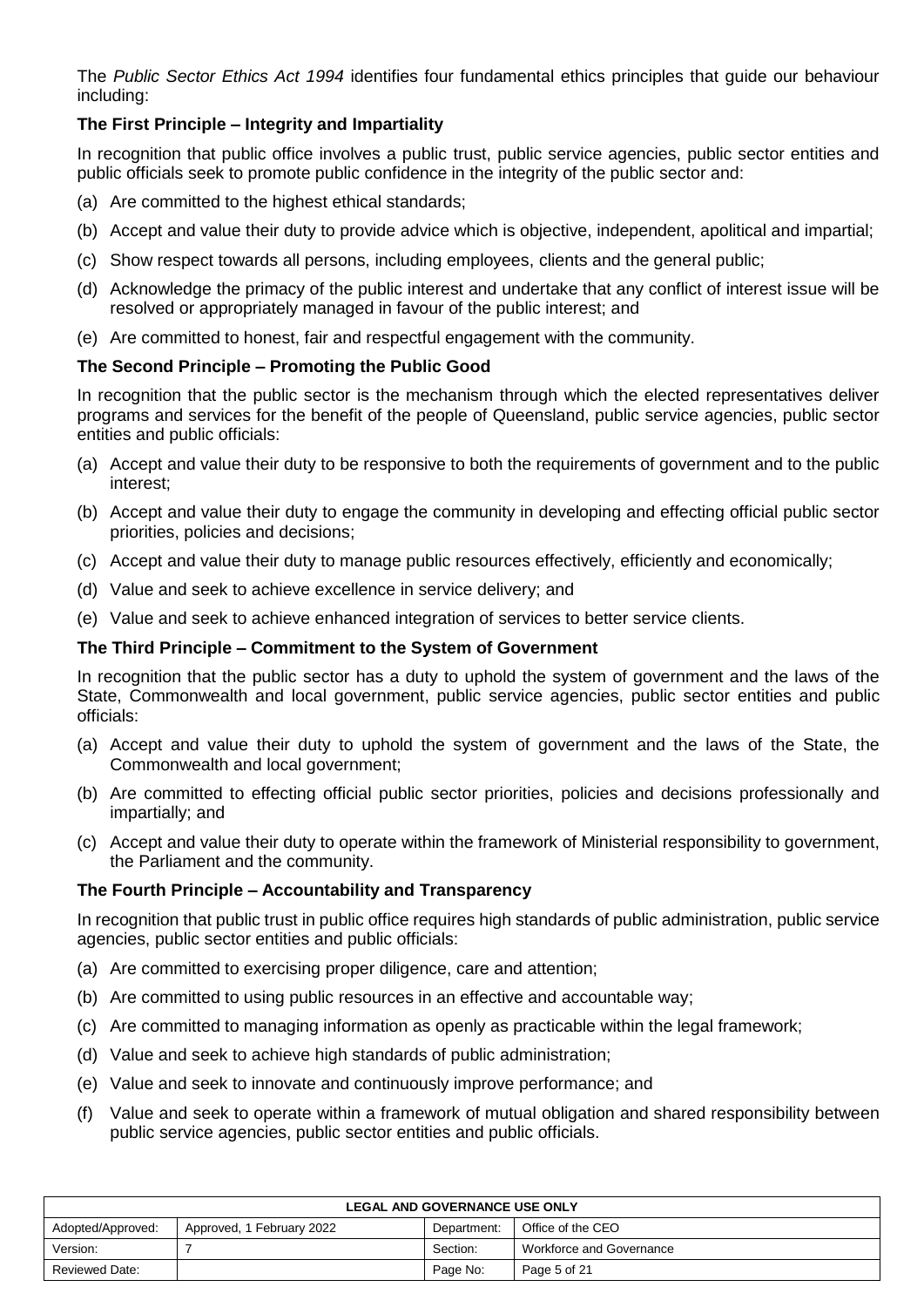The *Local Government Act 2009* requires that Council's actions are consistent with the following Local Government principles:

- (a) Transparent and effective processes, and decision-making in the public interest;
- (b) Sustainable development and management of assets and infrastructure, and delivery of effective services;
- (c) Democratic representation, social inclusion and meaningful community engagement;
- (d) Good governance of, and by, local government; and
- (e) Ethical and legal behaviour of councillors, local government employees and councillor advisors.

The values we share as Council workers are:

- (a) Accountable;
- (b) Customer Focused;
- (c) People Development;
- (d) One Team; and
- (e) Continuous Improvement.

The *Local Government Act 2009* also outlines the responsibilities of local government employees. The legislative principles, together with Council's values, form the basis of this Code. They apply to all workers and guide thinking, actions and decision-making.

### **5.1 The First Principle – Integrity and Impartiality**

### **5.1.1 Conflict of Interest**

A conflict of interest involves a conflict between your official duties and responsibilities in serving the public interest and your personal interests. A conflict of interest can arise from gaining personal advantage or avoiding personal losses. This includes advantages to relatives and friends.

Conflicts can be actual, potential or perceived and therefore seen to be compromising your duty to act in the public interest.

An actual conflict of interest involves a direct conflict between a worker's current duties and responsibilities and existing personal interests. For example, you receive an invoice from your relative's construction business as they have been working on a jobsite you are managing. You pass the invoice onto your manager to approve due to a conflict of interest existing.

A perceived conflict of interest can exist where it could be perceived or appears that a worker's personal interest could improperly influence a decision or action – whether or not this is the case. For example, you are on an interview panel and a friend has applied for the position. Due to the perception that you may be biased towards your friend, you discuss with your supervisor who decides to remove you from the panel to eliminate any perceived conflict of interest.

A potential conflict of interest arises where a worker has a personal interest that could conflict with their official duties in the future. For example, you are employed to consult to another Council in a similar role. This may cause a potential conflict of interest as the nature of your work is the same.

You must declare any conflict of interest you may have to your supervisor upon becoming aware of the conflict. You must not take part in any decision making until the matter is resolved. If you are unsure if there is an actual, perceived or potential conflict of interest, it is important to discuss with your supervisor prior to any action being undertaken.

If the supervisor is unsure of the action to take regarding a conflict of interest, they are to refer the matter to their manager. The CEO makes the ultimate determination of whether a conflict exists or not.

| <b>LEGAL AND GOVERNANCE USE ONLY</b> |                           |             |                          |
|--------------------------------------|---------------------------|-------------|--------------------------|
| Adopted/Approved:                    | Approved, 1 February 2022 | Department: | Office of the CEO        |
| Version:                             |                           | Section:    | Workforce and Governance |
| Reviewed Date:                       |                           | Page No:    | Page 6 of 21             |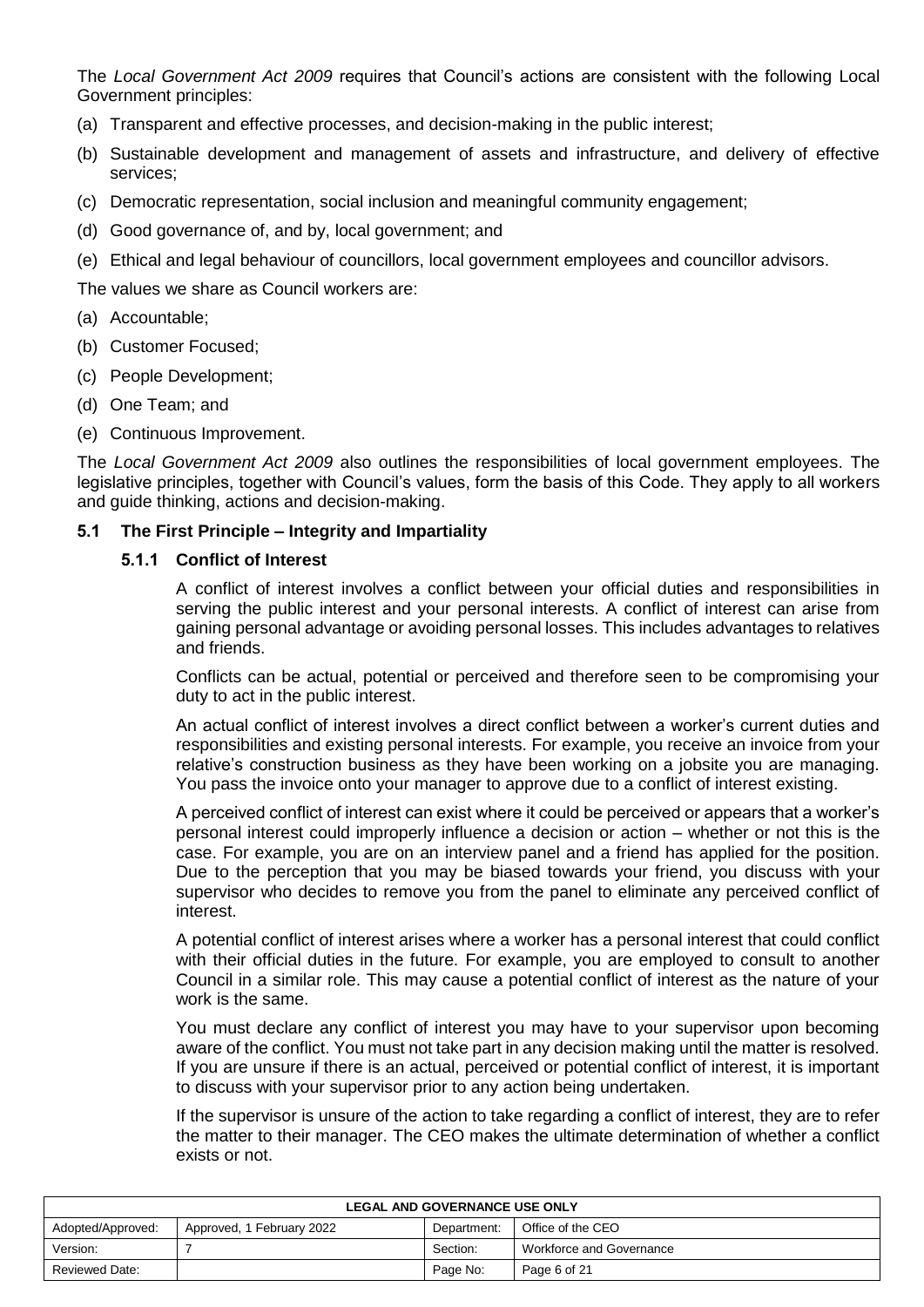You may be required to supply information of your interests to the CEO to be included in the 'Register of Interests'. The 'Register of Interests' must be kept by Council detailing the financial and non-financial interests of each Councillor, CEO, senior executive employees and their immediate family and dependents. The register includes information relating to gifts received, hospitality benefits and membership of organisations.

It is your responsibility to ensure any information relating to a conflict of interest is kept up to date and is accurate.

You should also refer to the:

- (a) Conflicts of Interest Policy and Procedure; and
- (b) Internal Register of Interests Procedure.

### **5.1.2 Influencing Decision Making**

You have an obligation to follow the principles of natural justice and procedural fairness (an unbiased, impartial process and a fair hearing) to ensure fair decisions are made.

It is important you do not influence others to make decisions in an inappropriate way to obtain a personal advantage or favour. You must not deliberately mislead decision makers by providing them with false, biased, incomplete or inaccurate information.

Your decisions need to be fair and transparent, which can be achieved by:

- (a) Following Council's policy documents;
- (b) Clear record-keeping; and
- (c) Documenting the decision making process.

You must not misrepresent your skills, qualifications or experience in any recruitment and selection process.

You should also refer to:

(a) Appendix A – A Guide to Ethical Decision Making.

### **5.1.3 Accepting Gifts and Benefits**

You may be offered gifts/benefits from others. You must not ask for, or accept, a fee or other gift/benefit for doing something as a worker. This does not apply to payment made to you by Council for duties undertaken. You must not accept cash or the transfer of money (including items that may be converted to cash, for example, vouchers, lottery tickets, scratch-it tickets).

You are to politely refuse any gift/benefit which may bring Council's integrity or impartiality into question and if accepting the gift will be perceived as a conflict of interest or a bribe.

If you are pressed to accept or the non-acceptance may be seen to be not conducive to the ongoing business relationship, you may accept the gift but are to report immediately to your supervisor and the CEO using the Receipt of Gift Form. All gifts should be reported using the Receipt of Gift Form. Gifts up to and including the value of \$50, excluding tickets to performances and events, may generally be kept by the recipient provided the gift does not create a real or perceived conflict of interest or be seen as receiving a bribe.

Details of all gifts are recorded on the gift register held by the Office of the CEO.

The CEO will ultimately determine whether accepting the gift/benefit creates a real/perceived conflict of interest or may be seen as a bribe. The CEO will also determine the ownership of the gift/benefit and may direct the gift/benefit to be:

- (a) Kept by the original recipient of the gift;
- (b) Kept for Council use;
- (c) Displayed at an appropriate venue;
- (d) Donated to a community group;

| <b>LEGAL AND GOVERNANCE USE ONLY</b> |                           |             |                          |
|--------------------------------------|---------------------------|-------------|--------------------------|
| Adopted/Approved:                    | Approved, 1 February 2022 | Department: | Office of the CEO        |
| Version:                             |                           | Section:    | Workforce and Governance |
| Reviewed Date:                       |                           | Page No:    | Page 7 of 21             |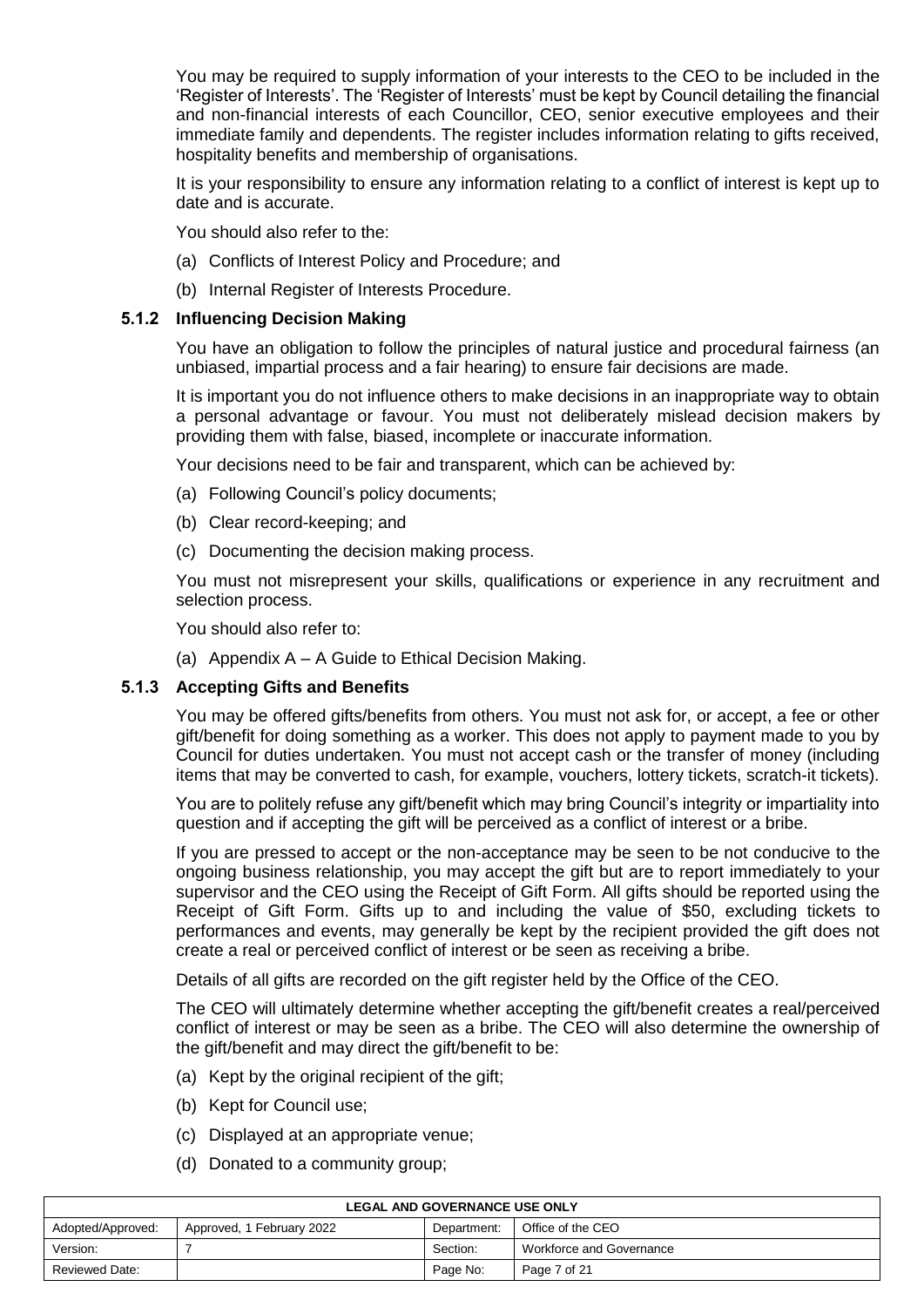- (e) Sold or exchanged;
- (f) Returned; or
- (g) Destroyed.

You should also refer to the:

(a) Employee Gifts, Benefit and Hospitality Procedure.

### **5.1.4 Employment Outside of Council**

Employees are to seek approval for any employment undertaken outside of their official duties with Council. It is not Council's intention not to approve your request of holding other employment or operating a business outside your normal working hours, providing your other employment or business:

- (a) Does not create or develop a conflict of interest;
- (b) Has no effect on the performance of your official duties including fatigue, safety or the possible exacerbation of an illness or injury;
- (c) Does not bring Council's reputation into disrepute; and
- (d) Does not involve the use of Council resources (physical, technological or intellectual).

You may be employed by more than one Council at any one time, if each Council approves prior to being appointed in the second position.

You do not require approval for voluntary work or a hobby however you must ensure these activities meet the above requirements. If you are unsure you should discuss with your supervisor.

You should also refer to the:

(a) Conflicts of Interest Policy and Procedure.

### **5.1.5 Public Comment**

Only Councillors, the CEO and delegated officers are to comment publicly on Council business.

If you are not a delegated officer you are not to comment publically on any Council matter unless the CEO has provided prior approval. If approached by the media you are to refer them directly to the CEO or the appropriate delegated officer for response.

You should also refer to the:

(a) Media Policy and Procedure.

### **5.1.6 Social Media**

A high standard of conduct and behaviour is expected online. Council has delegated a number of officers who are responsible for all Council public social media platforms who are the only workers approved to post and respond to comments on behalf of Council.

As a worker you are not to identify yourself, either intentionally or accidently as representing Council unless specifically approved to do so by the CEO when contributing to or addressing personal social networking sites (for example, Facebook, Instagram, Twitter, Snapchat).

Information published by workers on social media must withstand public scrutiny and be disclosed in a way that does not bring Council into disrepute.

You are personally responsible for any social media content published, posted, forwarded, shared or endorsed in a personal capacity. It is recommended that you do not identify as a worker of Council including posting photographs of yourself in Council's uniform.

| <b>LEGAL AND GOVERNANCE USE ONLY</b> |                           |             |                          |
|--------------------------------------|---------------------------|-------------|--------------------------|
| Adopted/Approved:                    | Approved, 1 February 2022 | Department: | Office of the CEO        |
| Version:                             |                           | Section:    | Workforce and Governance |
| <b>Reviewed Date:</b>                |                           | Page No:    | Page 8 of 21             |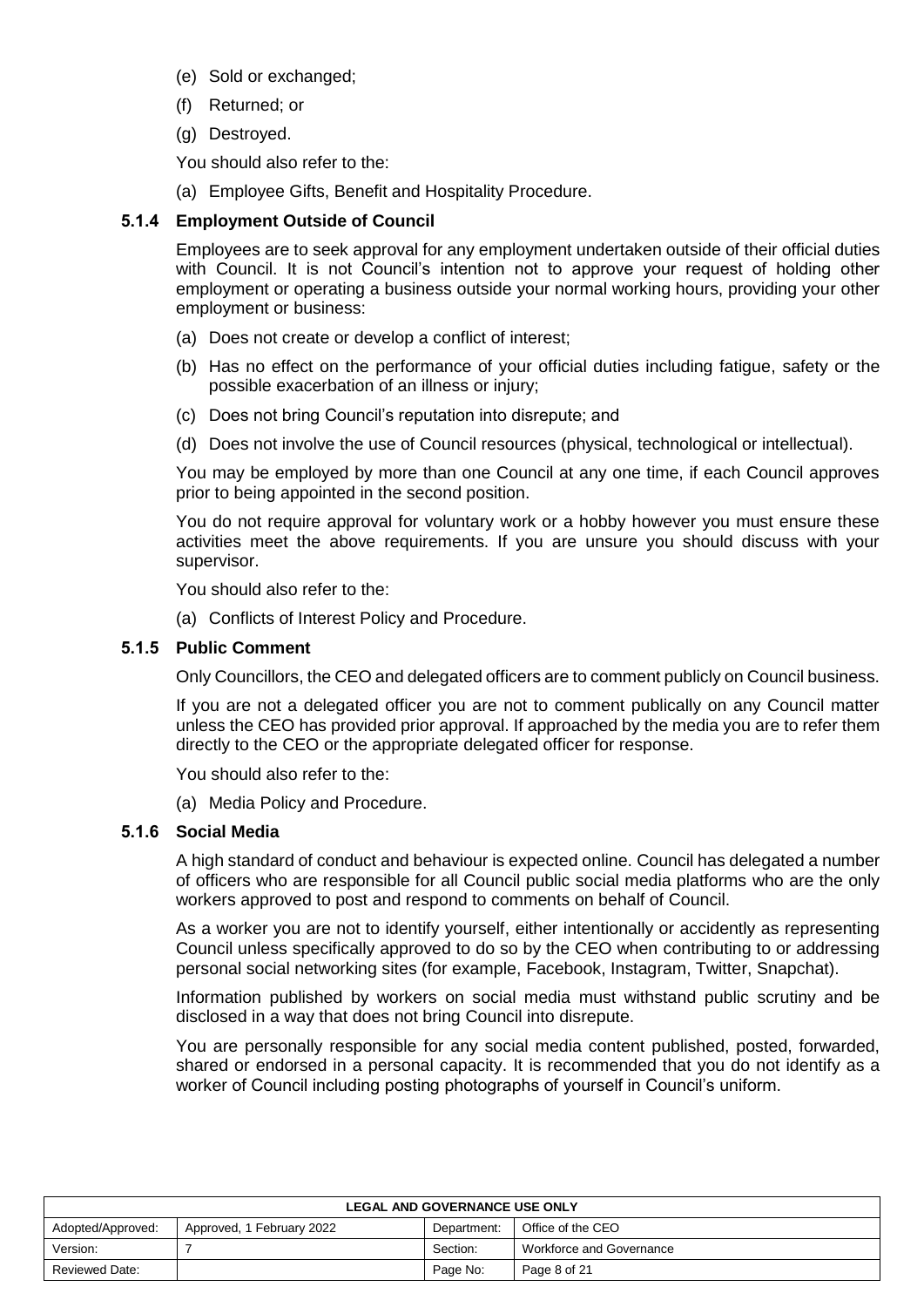As a worker, you must not:

- (a) Share any information, either intentionally or accidently that you have access to in your position on social media unless it is publically available;
- (b) Post anything that may affect Council's or the public's trust and confidence of you as a worker;
- (c) Create or distribute any malicious, bullying/harassing or damaging material; or
- (d) If another person has posted material about/of you or tagged you in a manner likely to cause damage to Council's reputation or bring it into disrepute, you must arrange to have the material removed and report to your manager immediately.

Even when posting material that relates to you as a worker and/or impacts on Council's reputation, on your personal social media accounts, you must continue to uphold this Code.

You should also refer to the:

- (a) Acceptable Use of Social Media Procedure; and
- (b) Media Policy and Procedure.

### **5.1.7 Advice to Councillors**

Councillors may ask for advice and/or information to assist them in carrying out their responsibilities. Any requests from Councillors for advice must be in accordance with Council policy and legislation.

If there is a conflict between a Councillor's request and Council policy, you must discuss with your supervisor as soon as you become aware of the conflict.

You should also refer to the:

(a) Councillor Acceptable Request Guidelines Policy.

#### **5.1.8 External Activities**

Outside of work you are free to engage in union, political, professional, interest or charity groups and other social activities of your choosing. Participation in these activities is not to cause a conflict of interest, affect your performance in your position at Council or utilise Council resources with an exception of approved union workplace activities and dissemination of Council correspondence to union members.

Council's information technology systems, including internet access and email, Council newsletters and workplaces must not be used for any external activities, for example political messages.

If you comment publicly in connection with such activities, you must make it clear the comment is your opinion as a member of those organisations. You must not give your unauthorised opinion as a Council worker.

You must not use your role in Council, Council information or information gained in the course of your official duties as a Council worker, to advance your position or standing within an external organisation, nor for the benefit or promotion of an external organisation or activity.

#### **5.1.9 Behaviour Towards Each Other**

We must all treat and speak to each other including our customers with respect, honesty, fairness, sensitivity and dignity. Council employees with a supervisory responsibility must model this behaviour and ensure the workers they manage understand the standard of performance and behaviour expected of them.

You are to respect differing opinions and perspectives and manage disagreements rationally using an appropriate standard of language (i.e. swearing is deemed inappropriate workplace language). You are not to use verbal or physical abuse/violence or to behave in a way that is intimidating or overbearing.

| <b>LEGAL AND GOVERNANCE USE ONLY</b> |                           |             |                          |
|--------------------------------------|---------------------------|-------------|--------------------------|
| Adopted/Approved:                    | Approved, 1 February 2022 | Department: | Office of the CEO        |
| Version:                             |                           | Section:    | Workforce and Governance |
| <b>Reviewed Date:</b>                |                           | Page No:    | Page 9 of 21             |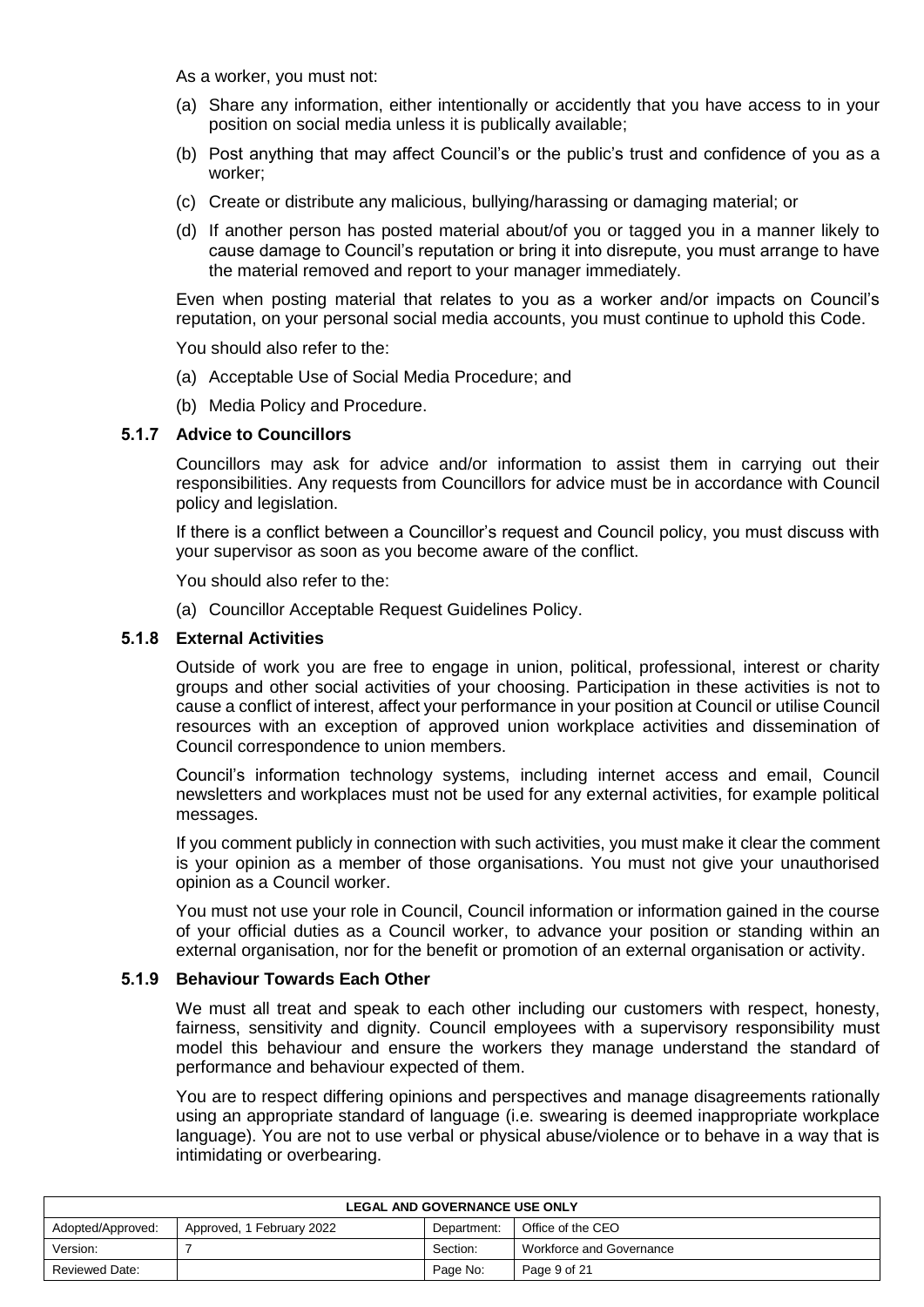Working as One Team is essential to a productive workplace culture. We need to work together and openly share knowledge, information and resources in order to deliver the best outcome for Council. You are to actively and willingly participate in team activities such as toolbox and team meetings.

### **5.1.10 Recording Conversations and Activities**

As a worker of Council you are expected to act honestly and truthfully in undertaking your responsibilities and are discouraged from audio or video recording any conversations or activities without the consent of all of the parties being recorded. In exceptional circumstances, the manager may approve the recording, for example to capture/use formal investigation statements and meeting minutes on behalf of Council. It is illegal to record private conversations that you are not directly involved in and in most circumstances, it is illegal to communicate or publish any record of a private conversation that has been recorded with a listening device without the consent of the party to the private conversation.

You should also refer to the:

- (a) *Information Privacy Act 2009;*
- (b) *Invasion of Privacy Act 1971*; and
- (c) Recording of Investigative Activities Procedure*.*

### **5.1.11 Working with Children and Young People**

Council aims to create an environment where everyone feels safe, respected and valued including children and young people. When working with or in proximity of children and young people you are to behave in a way that encourages a secure environment which may include:

- (a) The use of encouraging and positive language;
- (b) Do not swear, yell or use a negative tone;
- (c) Be a positive role model;
- (d) Do not use violent or aggressive behaviour; and
- (e) Do not act inappropriately, specifically in a sexual manner.

You should also refer to the:

- (a) *Working with Children (Risk Management and Screening) Act 2000;*
- (b) Blue Card Policy and Procedure; and
- (c) Child and Youth Risk Management Strategy.

### **5.1.12 Non-Discriminatory Workplace**

Council has a diverse workforce and encourages an inclusive and non-discriminatory work environment. We are an equal opportunity employer and are proactive in ensuring our practices do not discriminate based on an attribute, relating to:

- (a) A disability, impairment, disease or injury, including work-related injury;
- (b) Parental status or status as a carer, for example, because they are responsible for caring for children or other family members;
- (c) Race, colour, descent, national origin, or ethnic background;
- (d) Age, whether young or old, or because of age in general;
- (e) Sex;
- (f) Industrial activity, including being a member of an industrial organisation like a trade union or taking part in industrial activity, or deciding not to join a union;
- (g) Religion;

| <b>LEGAL AND GOVERNANCE USE ONLY</b> |                           |             |                          |
|--------------------------------------|---------------------------|-------------|--------------------------|
| Adopted/Approved:                    | Approved, 1 February 2022 | Department: | Office of the CEO        |
| Version:                             |                           | Section:    | Workforce and Governance |
| Reviewed Date:                       |                           | Page No:    | Page 10 of 21            |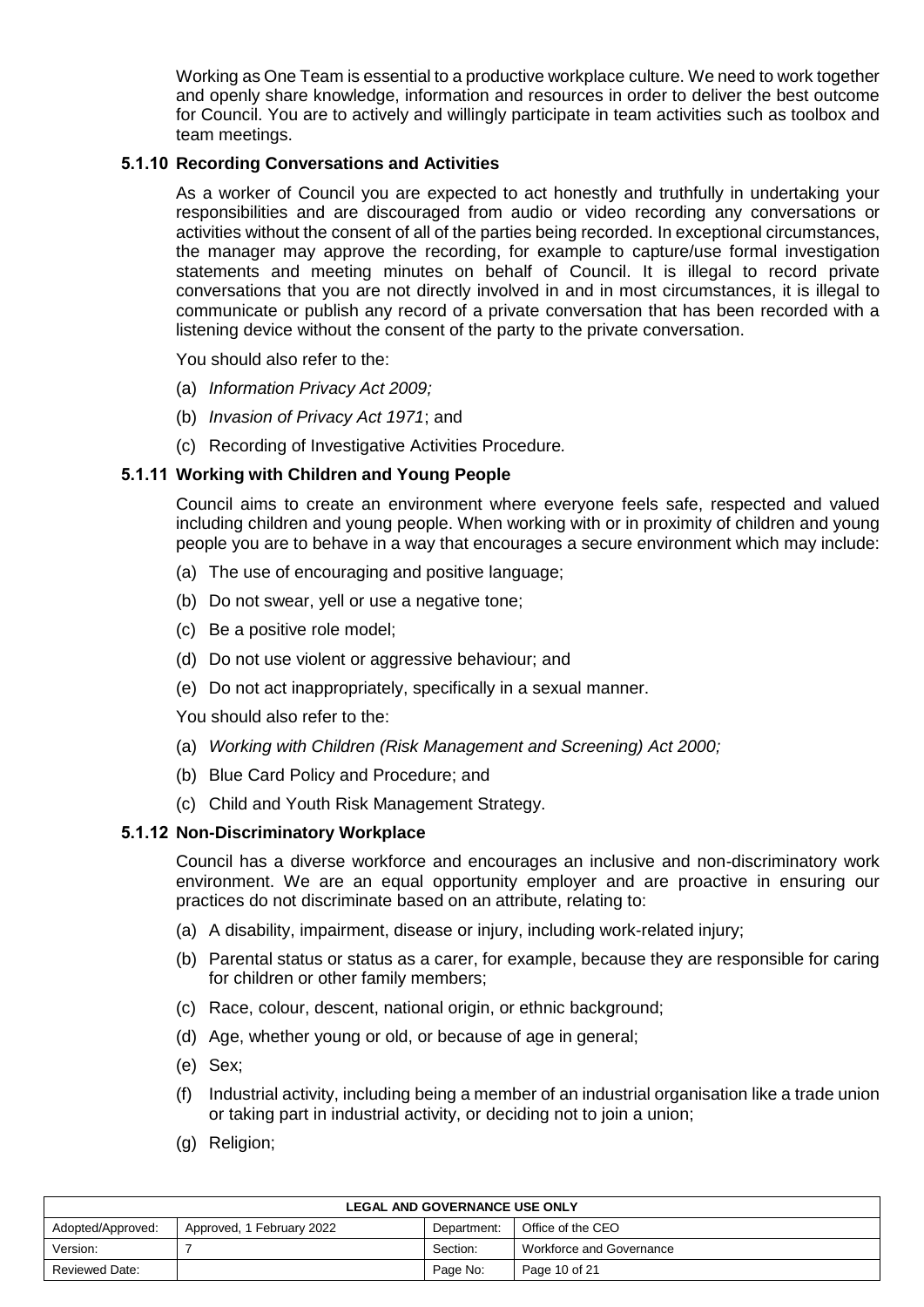- (h) Pregnancy and breastfeeding;
- (i) Sexual orientation, intersex status or gender identity, including gay, lesbian, bisexual, transsexual, transgender, queer and heterosexual;
- (j) Marital status, whether married, divorced, unmarried or in a de facto relationship or same sex relationship;
- (k) Political opinion;
- (l) Social origin;
- (m) Medical record; and/or
- (n) An association with someone who has, or is assumed to have, one of these characteristics, such as being the parent of a child with a disability.

If you witness discriminatory behaviour you have an obligation to report it to your supervisor. If the behaviour involves your supervisor you can report it to your manager/general manager.

You should also refer to the:

- (a) Workplace Bullying, Discrimination and Sexual Harassment Policy; and
- (b) Grievance Procedure.

### **5.1.13 Prevention of Bullying and Sexual Harassment**

Council is committed to the prevention of any form of sexual harassment or other forms of bullying in the workplace, online or at work related social functions.

It is expected as a worker of Council you are proactive in building a healthy and safe workplace where you respect the rights of others.

Council does not tolerate any behaviour that may constitute bullying/harassment in any form. This behaviour may be conducted in person or electronically through email, telephone or social media. It may include conduct such as:

- (a) Acting towards, or speaking to a person in a manner which threatens or belittles that person;
- (b) Deliberately excluding a person from work related activities or functions;
- (c) Making discriminating jokes, suggestive comments or offensive gestures;
- (d) Distribution, display or accessing sexually explicit material including websites, posters, pictures or sexist jokes;
- (e) Intrusive questions or comments about a person's private life or body;
- (f) Inappropriate advances for sexual favours;
- (g) Unwelcomed and deliberate physical contact; and
- (h) Behaviour which is an offence by law such as assault, stalking or indecent exposure.

If you witness bullying or sexual harassment you have an obligation to report it to your supervisor. If the behaviour involves your supervisor you can report it to your manager/general manager.

- (a) Workplace Bullying, Discrimination and Sexual Harassment Policy; and
- (b) Grievance Procedure.

| <b>LEGAL AND GOVERNANCE USE ONLY</b> |                           |             |                          |
|--------------------------------------|---------------------------|-------------|--------------------------|
| Adopted/Approved:                    | Approved, 1 February 2022 | Department: | Office of the CEO        |
| Version:                             |                           | Section:    | Workforce and Governance |
| <b>Reviewed Date:</b>                |                           | Page No:    | Page 11 of 21            |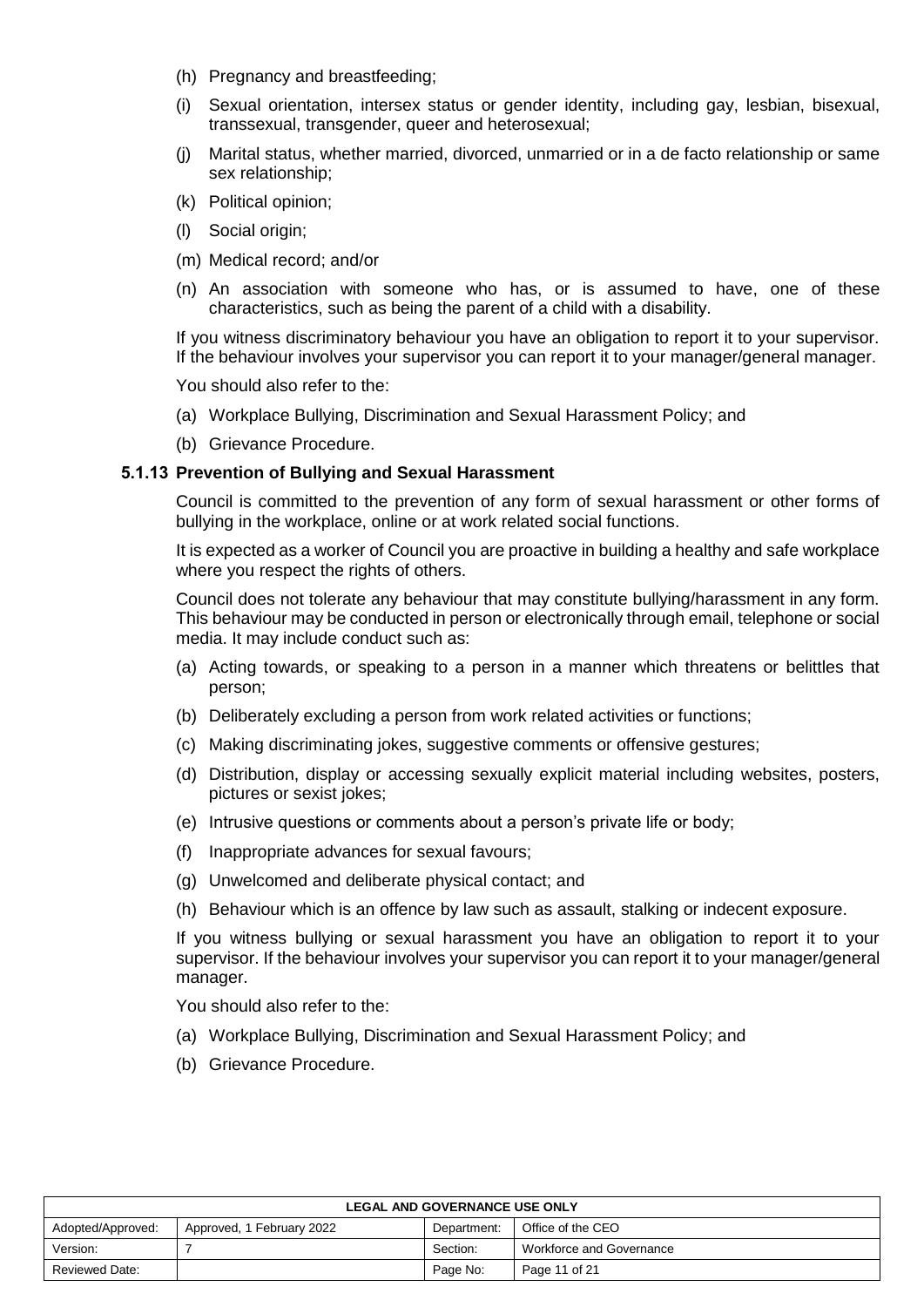# **5.2 The Second Principle – Promoting the Public Good**

### **5.2.1 Customer Service**

You are to provide excellent customer service and treat members of the public with honesty, fairness, sensitivity and respect. If you have regular contact with customers in your role it is important you are confident to handle difficult situations and people.

You are to treat complaints from customers, workers and the community seriously and respond to constructive feedback as an opportunity for development.

Customers have a right to appropriately complain or criticise Council and as a worker you are to show respect towards those making the complaint. You are to assist customers in lodging a complaint however if the situation becomes threatening or intimidating Council supports you to withdraw from the situation respectfully. If you require support you can seek assistance from a more experienced employee or your supervisor.

The presentation of workers can impact on Council's image. You are to project a professional image of Council by presenting yourself in an appropriate standard that is professional, clean, neat and tidy. If you are unsure about the appropriate standard of dress you are to discuss with your supervisor. Alterations to Council uniforms are not acceptable unless required to ensure a suitable fit. Supervisors are to monitor and address any issues to ensure employees are appropriately presented at all times.

You should also refer to the:

- (a) Customer Service Charter;
- (b) Complaints Management Policy;
- (c) Administrative Action Complaint Procedure;
- (d) Actionable Communications Whole of Council Work Instruction; and
- (e) Corporate Uniform Policy.

### **5.2.2 Fairness to Suppliers**

Dealings with current and potential suppliers should be conducted in an open, fair and transparent manner. If you are seeking suppliers for goods or services you must comply with Council's policy documents.

You must not incur any liability or enter into any contract on behalf of Council, or alter the terms or conditions of any contract which Council has already entered into, unless you are authorised to do so.

You should also refer to the:

- (a) Purchasing Policy Acquisition of Goods and Services; and
- (b) Selecting the Procurement Method Procedure.

### **5.2.3 Public Money**

You must maintain a high standard of accountability if collecting or using public money. If you have any reason to incur an expense on behalf of Council, you are to ensure the expense is for legitimate activities of Council, you have the appropriate sub-delegations or seek approval prior to incurring any expenses.

You are not to use public money, including taxi vouchers or other vouchers for private use.

Council recognises that there are circumstances where expenses on entertainment and hospitality are appropriate however must be in accordance with Council's policy documents.

- (a) Purchasing Policy Acquisition of Goods and Services;
- (b) Petty Cash Procedure;

| <b>LEGAL AND GOVERNANCE USE ONLY</b> |                           |             |                          |
|--------------------------------------|---------------------------|-------------|--------------------------|
| Adopted/Approved:                    | Approved, 1 February 2022 | Department: | Office of the CEO        |
| Version:                             |                           | Section:    | Workforce and Governance |
| Reviewed Date:                       |                           | Page No:    | Page 12 of 21            |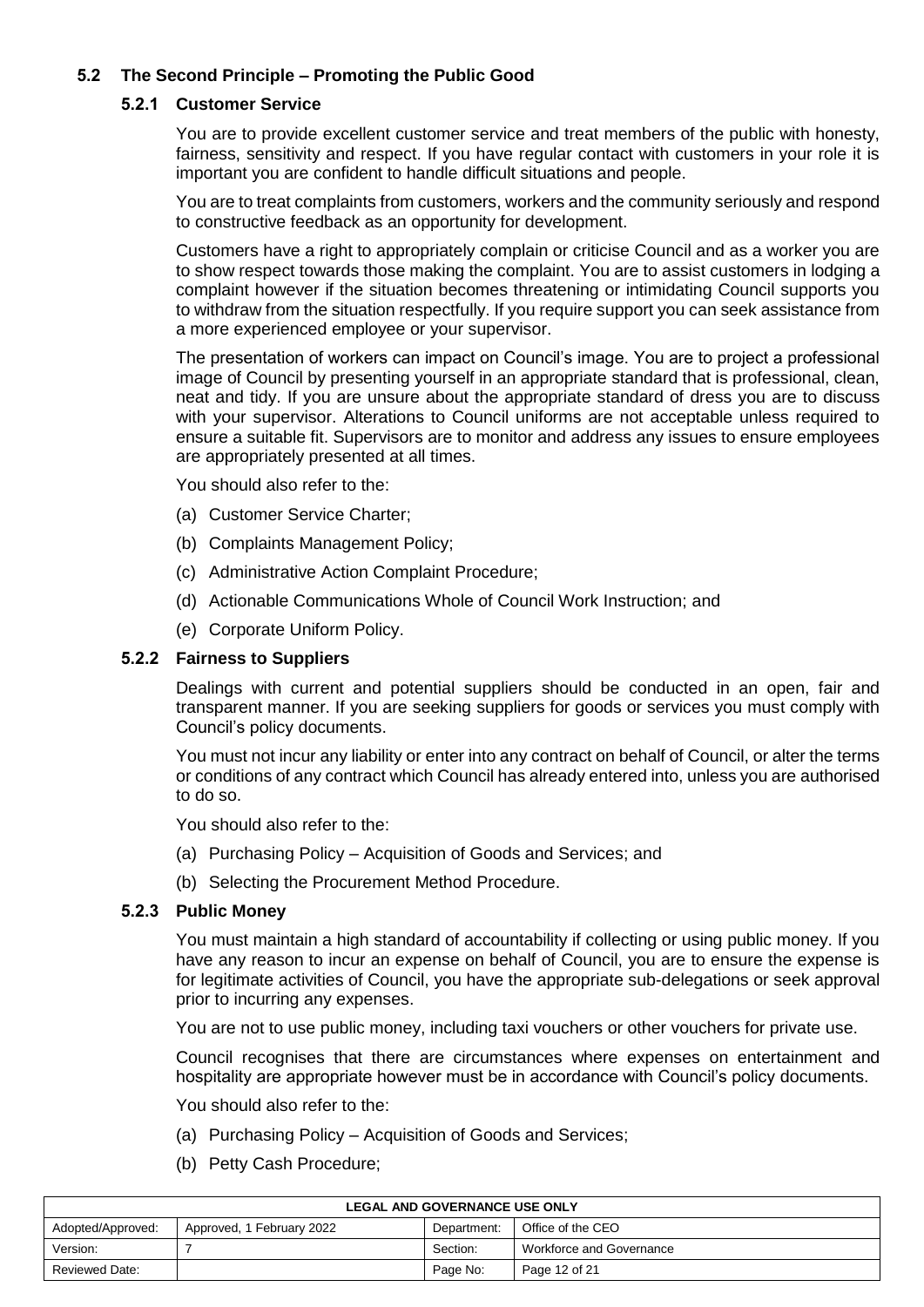- (c) Corporate Purchase Card Procedure;
- (d) Financial Delegations Policy; and
- (e) Entertainment and Hospitality Policy.

#### **5.2.4 Intellectual Property**

You are not to unlawfully use the intellectual property of any individual or organisation including copyrights, trademarks and patents or reproduce or quote material unless Council's licence specifically allows it. You must also obtain written approval before arranging to publish or disclose any articles or materials produced as part of your official duties. Any original work, invention or product you contribute to in association with your work remains the property of Council.

You must not store or copy audio, video or image files, printed media and software on Council assets without an appropriate licence.

You may share information relating to your official duties to other organisations, however, in doing so you are not to breach this Code or the confidentiality of Council, its workers or its suppliers.

If you are unsure whether your actions will breach this Code you are to seek clarification from your supervisor before sharing any information.

You should also refer to the:

- (a) Privacy Policy; and
- (b) *Information Privacy Act 2009*.

#### **5.2.5 Record Keeping**

You are responsible and accountable for making and keeping full and accurate records. If you create or receive records as part of your official duties, you must register these records into Council's record management systems in accordance with Council policy documents.

Council has an obligation to ensure information regarding their policies, structures and activities are made publically available.

Members of the public and workers have the right to access information held by Council which is not publically available through a Right to Information and Information Privacy Access Application. Information may not be released if it is exempt or its release would be contrary to the public interest in accordance with relevant legislation. You are to refer all requests for information not publically available to your supervisor or nominated Right to Information Officer to be properly considered in accordance with Council policy documents.

Personal information collected by Council is to remain confidential. When collecting, handling or giving access to personal information, ensure you comply with the Information Privacy Principles defined in the *Information Privacy Act 2009*.

You should also refer to the:

- (a) Privacy Policy;
- (b) Right to Information Policy;
- (c) Recordkeeping Policy;
- (d) *Information Privacy Act 2009*; and
- (e) *Right to Information Act 2009.*

### **5.2.6 Environment and Sustainability**

Council is committed to ensuring our Region's natural environment is preserved and maintained for current and future generations.

| <b>LEGAL AND GOVERNANCE USE ONLY</b> |                           |             |                          |
|--------------------------------------|---------------------------|-------------|--------------------------|
| Adopted/Approved:                    | Approved, 1 February 2022 | Department: | Office of the CEO        |
| Version:                             |                           | Section:    | Workforce and Governance |
| <b>Reviewed Date:</b>                |                           | Page No:    | Page 13 of 21            |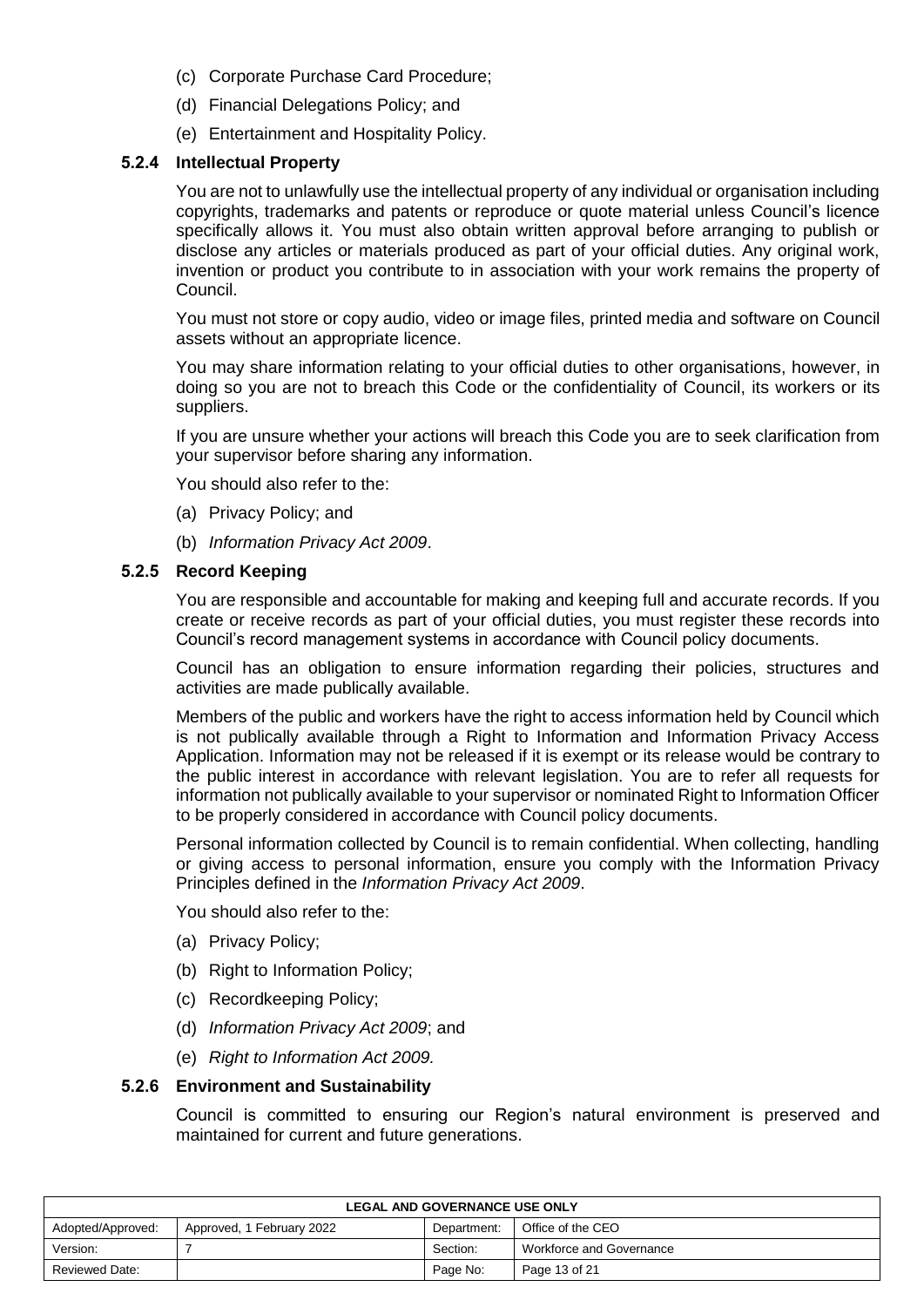All workers share a level of responsibility to create healthy surroundings for our community, by maintaining our natural environment and embedding sustainability principles in everything we do.

In performing your duties at Council, you must ensure you comply with legislation, Council policy documents and your general environmental duty of care and where applicable, notify your supervisor of potential or actual environmental harm.

You should also refer to the:

(a) Environmental Sustainability Policy.

#### **5.3 The Third Principle – Commitment to the System of Government**

#### **5.3.1 Acting within the Law**

You must comply with all legislation and other statutory obligations relevant to Council including industrial instruments, delegations and authorisations, policy documents and Local Laws.

You have an obligation to report to your supervisor any traffic infringements you receive whilst driving or operating Council vehicles or plant.

You are to immediately notify your general manager if you are charged with having committed any criminal offence or subject of a conviction or charge. Such a disclosure will be kept confidential.

Specific licence, qualification or certification may be required to fulfil the requirements of your role at Council. If these are suspended, cancelled or lapsed for any reason you are to immediately report to your supervisor.

The suspension, cancellation or lapse in a licence, qualification or certification may require you to be placed in an alternative position. If a position is not available and dependent on circumstances, this may result in loss of employment. If due to a suspension, cancellation or lapse of a drivers licence you will not be permitted to operate any Council vehicles or plant while unlicensed.

#### **5.3.2 Acting within Delegation and Authorisation**

If you are requested to undertake an action on behalf of the CEO or Council, prior to exercising any power you must ensure you have the appropriate delegation or authorisation to carry out such action under State or Federal legislation and/or Council's administrative powers.

You should also refer to the:

(a) Delegation and Authorisation Policy and Procedure.

#### **5.3.3 Raising Concerns**

You have the right and responsibility to respectfully raise concerns about Council's policies or practices that may impact on your employment including how you do your work, particularly if there is a risk to the safety of yourself or others, there is a better way of doing a task or if you think the direction may be in breach of the law.

You are to raise concerns or grievances in a constructive, reasonable way and act in good faith. Once your concerns are raised you are to work as directed by your supervisor unless the direction is unlawful or a risk to safety.

If the matter cannot be resolved within the workgroup, it should be immediately referred to your manager or reported through the chain of command. Concerns related to your employment or other work related matters are to be raised following Council's grievance or dispute resolution processes.

The CEO is the ultimate decision maker in relation to work related matters. You are not permitted to contact or raise concerns with the Mayor or Councillors in regards to workplace concerns. Dissatisfaction with a CEO decision may be raised through external avenues.

| <b>LEGAL AND GOVERNANCE USE ONLY</b> |                           |             |                          |
|--------------------------------------|---------------------------|-------------|--------------------------|
| Adopted/Approved:                    | Approved, 1 February 2022 | Department: | Office of the CEO        |
| Version:                             |                           | Section:    | Workforce and Governance |
| <b>Reviewed Date:</b>                |                           | Page No:    | Page 14 of 21            |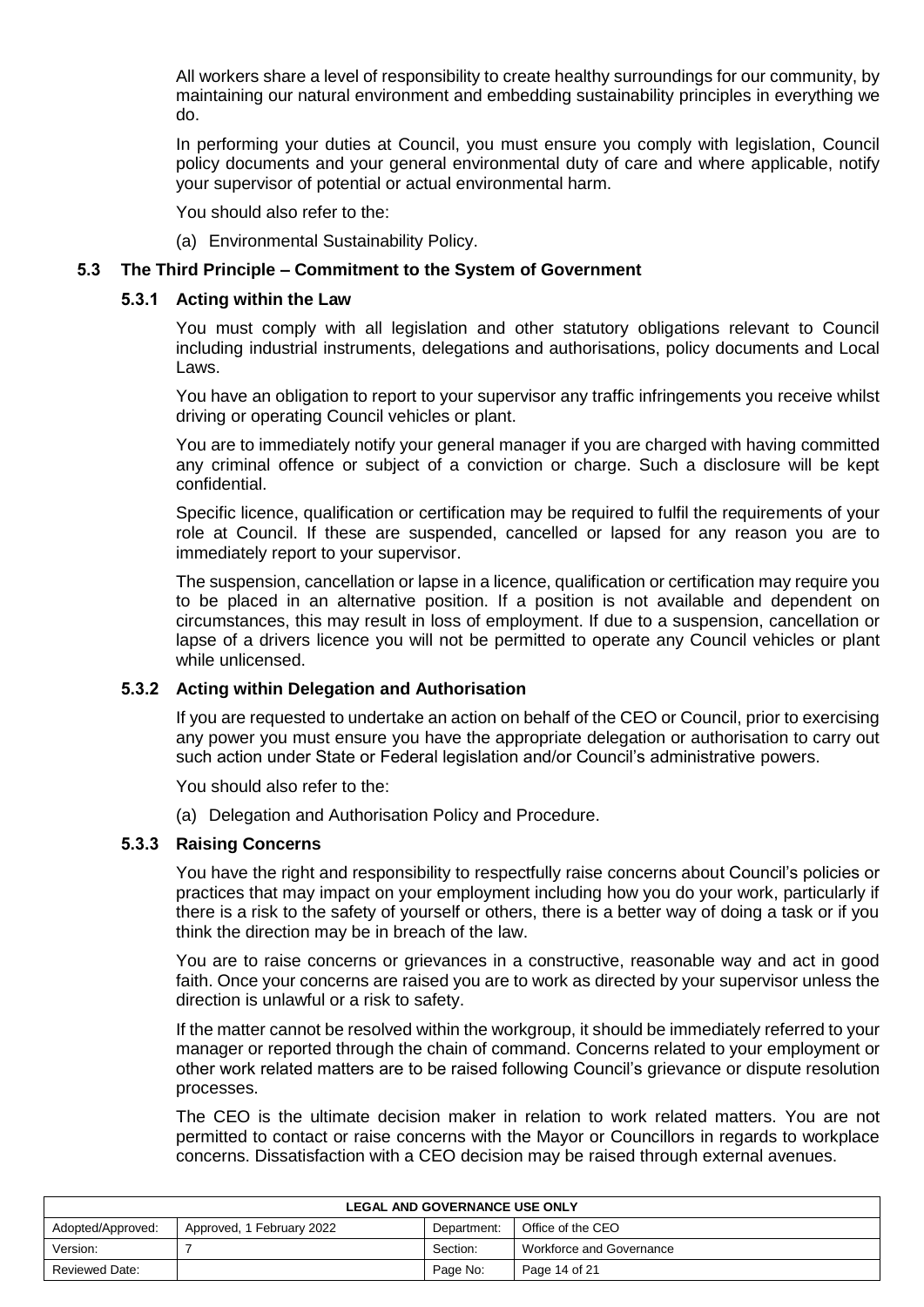You have the right to report a public interest disclosure to an appropriate external agency where you have reasonable cause to suspect that the information may relate to:

- (a) Corrupt conduct by another person;
- (b) Maladministration that adversely affects a person's interests;
- (c) A substantial misuse of public resources;
- (d) A substantial and specific danger to public health or safety; or
- (e) A substantial and specific danger to the environment.

Complaints or grievances which are considered vexatious or frivolous will not be progressed and Council's disciplinary process may apply in accordance to Council policy documents.

You should also refer to the:

- (a) Complaints Management Policy;
- (b) Public Interest Disclosure Policy and Procedure;
- (c) Grievance Procedure;
- (d) Prevention and Settlement of Disputes and Grievances process within the relevant Certified Agreement; and
- (e) *Public Interest Disclosure Act 2010.*

#### **5.3.4 Privacy**

Council maintains information about individuals, businesses and commercial issues which is private and sensitive and could be harmful to a person's interest if released. Council is committed to upholding the right to privacy of all customers who have business dealings with Council.

You must ensure the collection, storage and use of personal information is done so in accordance with the Privacy Principles outlined in Council policy documents and relevant legislation. As a general rule you can maintain privacy by:

- (a) Not discussing matters with people who are not entitled to know such information;
- (b) Taking responsibility to safeguard confidential files and information; and
- (c) Ensuring information collected is used for the purpose it was originally collected for.

It may be appropriate to share information based on your experiences in some cases including training sessions or conferences; however in doing so you must not breach Council's privacy obligations. Council's privacy obligations may also be breached if comments or information that is not your own are shared in your private life including but not limited to social media.

It is an offence for you to release information you know or reasonably know is information that is confidential to Council.

- (a) Privacy Policy;
- (b) Right to Information Policy;
- (c) *Right to Information Act 2009;* and
- (d) *Information Privacy Act 2009.*

| <b>LEGAL AND GOVERNANCE USE ONLY</b> |                           |             |                          |
|--------------------------------------|---------------------------|-------------|--------------------------|
| Adopted/Approved:                    | Approved, 1 February 2022 | Department: | Office of the CEO        |
| Version:                             |                           | Section:    | Workforce and Governance |
| <b>Reviewed Date:</b>                |                           | Page No:    | Page 15 of 21            |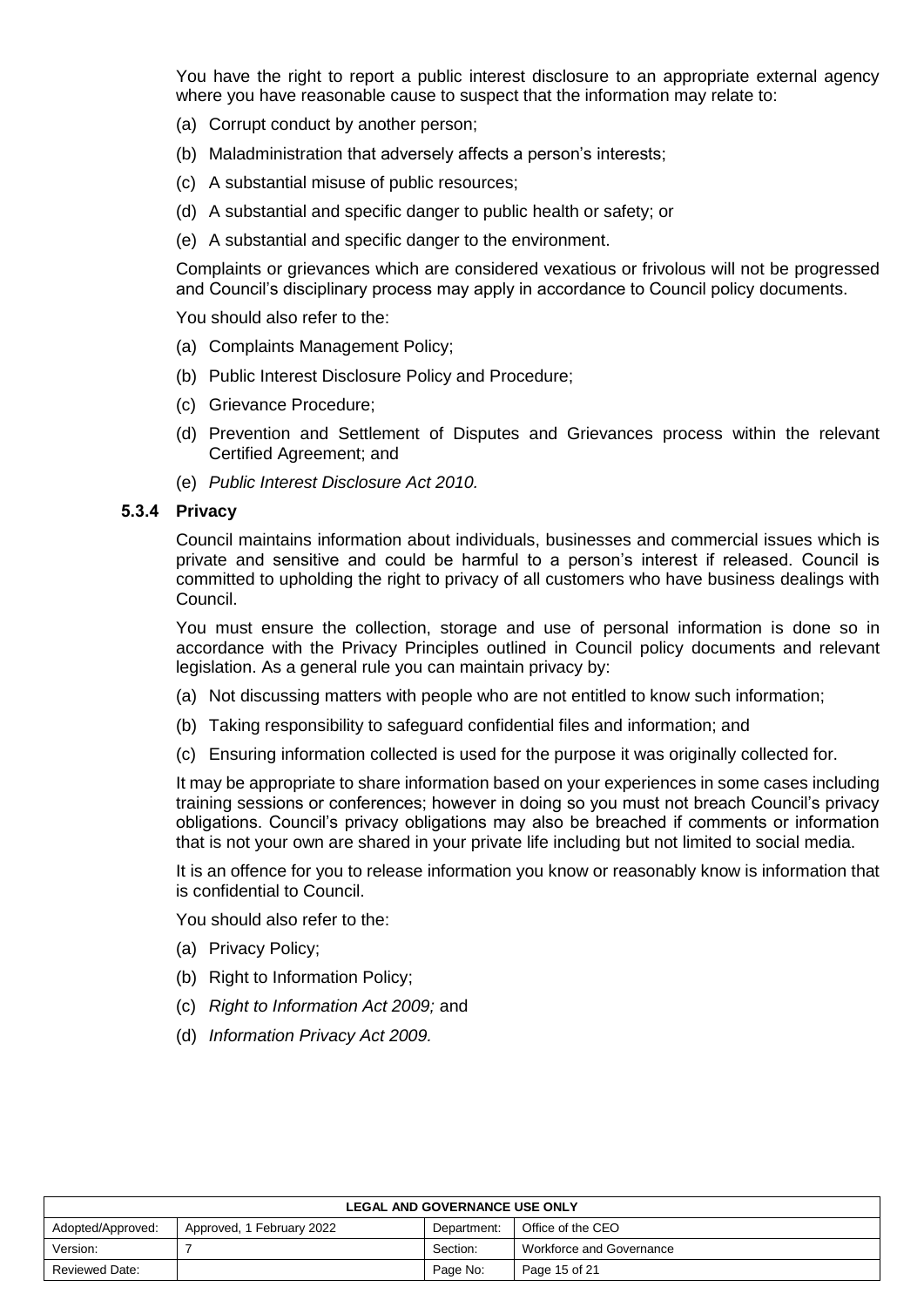# **5.4 The Fourth Principle – Accountability and Transparency**

### **5.4.1 Using Council Assets**

Council has a number of assets including property, plant, equipment, information systems, computing resources and/or goods. Council assets also include any surplus material, waste material and offcuts. You have the responsibility to look after and use assets in the correct manner and in accordance with Council policy documents, while in your possession or use. You are to ensure assets are used economically and effectively, are secured against theft and properly stored, maintained and repaired.

You are only to use Council assets for official Council business and not for personal use unless you have written approval from your manager.

Personal files are not to be stored on Council's assets for example, mobile telephones or computers. Any files stored on, or information accessed using Council assets, becomes Council property and is discoverable by Council.

You can use Council telephones, internet and email for private use on a limited basis which means use is infrequent and brief, performed during meal breaks, before or after work, subject to and in accordance with Council policy documents.

If your employment with Council ceases you must return all Council property and work related documents to your supervisor upon departure.

You should also refer to the:

- (a) Information and Communication Technology Acceptable Use Policy;
- (b) Fleet Management Policy Provision of Council Motor Vehicles; and
- (c) Fleet Management Policy Motor Vehicle Allocation Contract Employees.

### **5.4.2 Diligence, Care and Attention**

Council aims to conduct its business with integrity, honesty and fairness and to achieve the highest standards in service delivery. You contribute to this aim by carrying out your duties honestly, responsibly, in a conscientious and accountable manner and to the best of your ability. This includes:

- (a) Behaving and acting in accordance with this Code;
- (b) Maintaining punctuality and not being absent from your work location during work time without reason;
- (c) Giving priority to official duties over personal activities during work time;
- (d) Being responsible for meeting the standard of work performance required in your position;
- (e) Helping Council achieve its mission and goals by acting to improve systems and practices;
- (f) Conducting yourself in a way so others gain confidence and trust in the way Council does business;
- (g) Not allowing your conduct to distract or prevent others from working;
- (h) Productively and positively contributing to the culture of Council;
- (i) Not exposing Council to judgement for damages against it, as a result of negligence or breach of any law or policy documents; and
- (j) Privately owned mobile phones and communication devices are to be turned off during work hours (excluding meal breaks), unless prior approval has been provided by your supervisor.

If you have a supervisory responsibility, you must ensure:

(a) You are a role model by demonstrating Council's values and principles within this Code;

| <b>LEGAL AND GOVERNANCE USE ONLY</b> |                           |             |                          |
|--------------------------------------|---------------------------|-------------|--------------------------|
| Adopted/Approved:                    | Approved, 1 February 2022 | Department: | Office of the CEO        |
| Version:                             |                           | Section:    | Workforce and Governance |
| <b>Reviewed Date:</b>                |                           | Page No:    | Page 16 of 21            |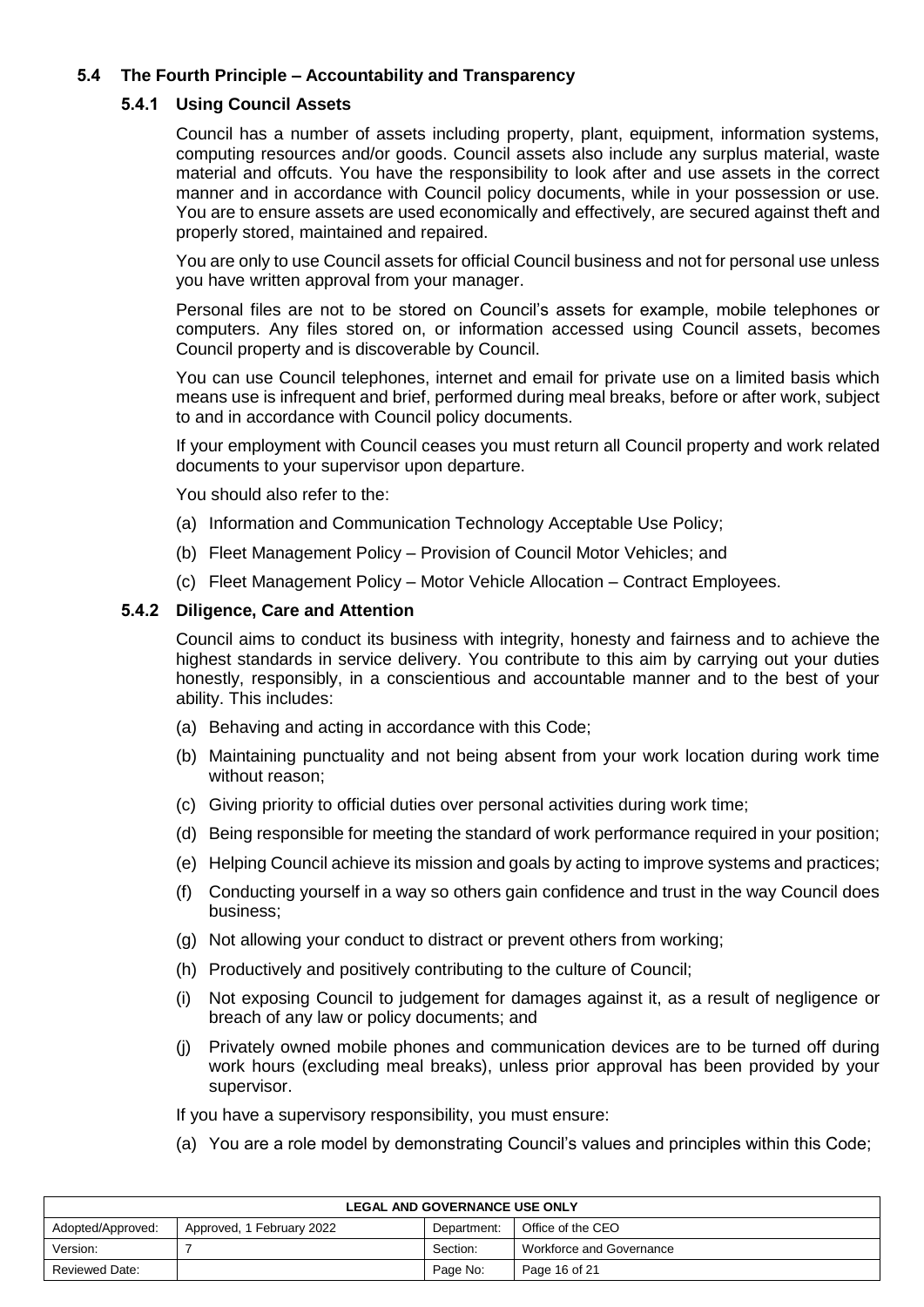- (b) Ensure your workers understand and are compliant with this Code;
- (c) You do not come under financial obligation to any worker you supervise;
- (d) Your work, and the work of those you supervise, contributes to the achievement of Council goals;
- (e) Workers are provided with sufficient information and resources to effectively perform their official duties and performance is monitored with constructive and regular feedback provided;
- (f) Employees are provided with professional development opportunities, where relevant;
- (g) Resources and workloads are fairly distributed;
- (h) Workers opinions are respected and considered;
- (i) Workers who collect, handle or disburse public money are properly supervised;
- (j) Employee work times, overtime, allowances and absences are correctly recorded in a timely manner in accordance with Council policy documents; and
- (k) Appropriate action is taken if breaches of this Code occur.

You should also refer to the:

(a) Recording Employee Entitlements Policy and Procedure.

#### **5.4.3 Attendance at and Absence from Work**

Council's operational efficiency depends on your punctuality and attendance at work. You are to follow Council's employment and working arrangements, agreements and policy documents on attendance at work and leave. This includes not being absent without approval and accurately and truthfully recording work and leave periods.

Absences without approval or without reasonable excuse can create concerns for your safety and can be unproductive for others. Absences that have not been approved or non-notification of absences may result in the non-payment of wages for the period and/or possible disciplinary action.

If you are unable to attend work due to injury or illness, you must notify your supervisor by telephone call within thirty minutes of your starting time in accordance with Council policy documents and relevant industrial instrument. You must make every reasonable effort to contact your supervisor. If you cannot contact your supervisor you must make contact through to the next line management through the chain of command.

You should also refer to the:

(a) Employee Leave Policy and Procedure.

#### **5.4.4 Self-Development**

Council encourages you to undertake development opportunities to improve your performance and aid in the achievement of Council's objectives. It is your continuing responsibility to maintain and enhance your skills and expertise and keep up to date with knowledge associated with your work area.

Council will assist you by providing access to training and professional development opportunities where appropriate.

- (a) Training and Professional Development Policy; and
- (b) Study Assistance Procedure.

| <b>LEGAL AND GOVERNANCE USE ONLY</b> |                           |             |                          |
|--------------------------------------|---------------------------|-------------|--------------------------|
| Adopted/Approved:                    | Approved, 1 February 2022 | Department: | Office of the CEO        |
| Version:                             |                           | Section:    | Workforce and Governance |
| <b>Reviewed Date:</b>                |                           | Page No:    | Page 17 of 21            |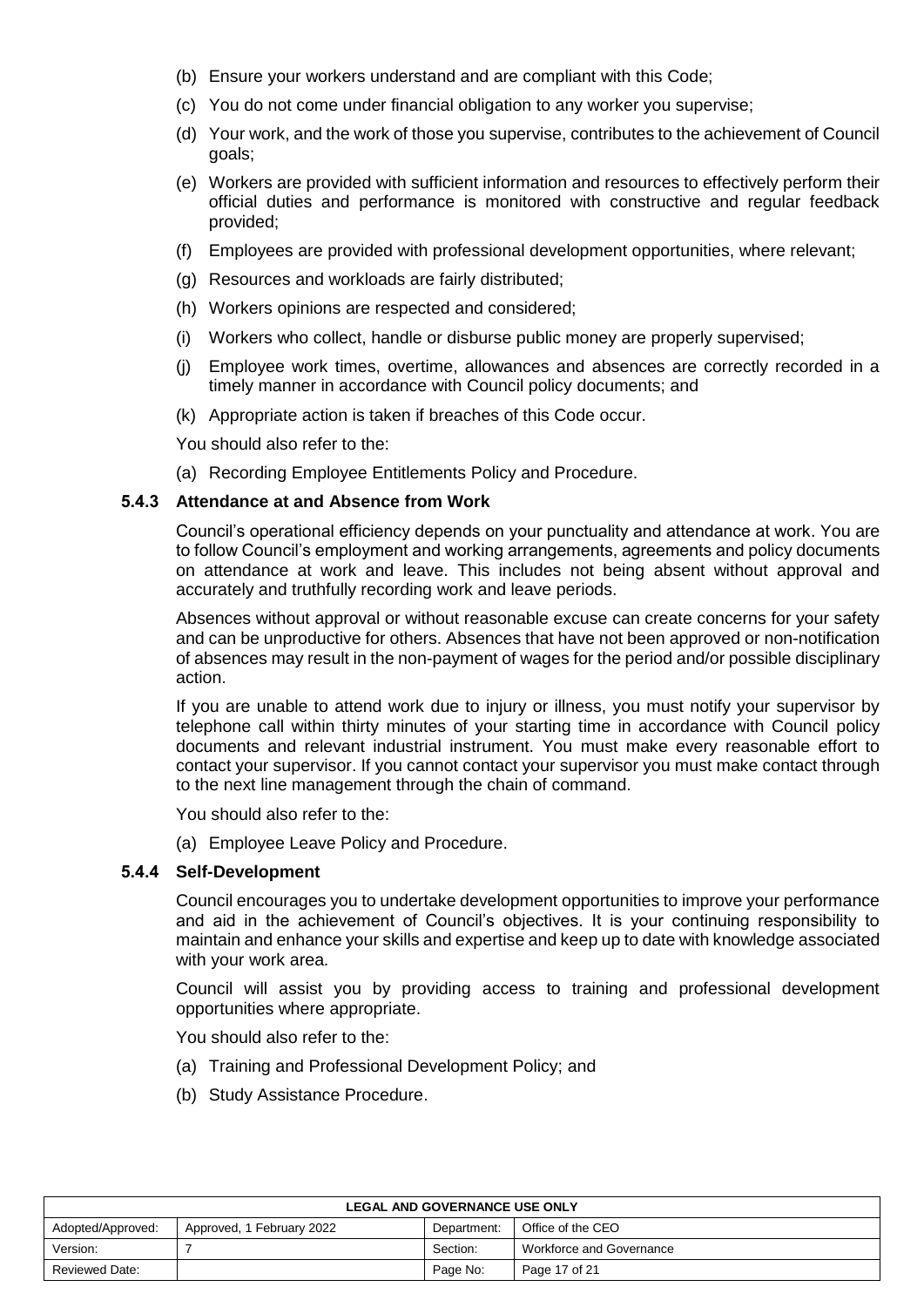### **5.4.5 Work Health and Safety**

Council is committed to a *Safety First* culture and providing a work environment that prioritises the health, safety and wellbeing of our workers first. You are accountable for the health and safety of yourself and others. You must make every effort to reduce the risk of injury to yourself and others and contribute to maintaining a safe work environment at all times.

As a worker of Council, you are required to follow safe work practices as prescribed under legislation and Council policy documents. You have been issued with a Work Health and Safety Duty Statement outlining your health and safety obligations relevant to your position at Council.

You are to ensure your safety obligations and duties are met by:

- (a) Taking reasonable care for your own health and safety;
- (b) Taking reasonable care that your acts or omissions do not adversely affect the health and safety of others;
- (c) Identifying hazards and managing risks to health and safety;
- (d) Performing all work safely and following safe work practices;
- (e) Only operating plant and equipment that you are licenced or ticketed to operate, have received a familiarisation for and where relevant, have completed a verification of competency (VOC);
- (f) Using personal protective equipment if and as required;
- (g) Using personal protective equipment correctly and in accordance with manufacturer instructions;
- (h) Reporting incidents or hazards in accordance with Council policy documents;
- (i) Participating in safety related training as required;
- (j) Supporting investigations of work health and safety matters; and
- (k) Taking corrective action to make the workplace safe and implement improvements.

Council is a smoke free workplace and has designated smoking areas. You are permitted to use smoking products during your meal breaks and rest pauses and designated non-working periods in accordance with Council policy documents and legislation; in the designated smoking areas.

You should also refer to the:

- (a) Our Health and Safety Strategy;
- (b) Workplace Health and Safety Policy; and
- (c) Smoke-Free Workplace Policy.

### **5.4.6 Drugs, Alcohol and Gambling**

To ensure a safe work environment you must not consume, use, possess or be impaired by the effects of alcohol and/or drugs while at work. Drug and/or alcohol usage impairs your capacity to perform your official duties and may adversely affect productivity and attendance.

If you are using a prescribed or over the counter pharmaceutical medication that may affect your performance (for example Codeine, Valium) you must notify your supervisor prior to commencing work.

Gambling or betting is not permitted on Council premises.

The CEO may approve consumption of alcohol at authorised social events and employee functions as well as sweeps and tipping competitions.

You should also refer to the:

(a) Drug and Alcohol Policy and Procedure; and

| <b>LEGAL AND GOVERNANCE USE ONLY</b> |                           |             |                          |
|--------------------------------------|---------------------------|-------------|--------------------------|
| Adopted/Approved:                    | Approved, 1 February 2022 | Department: | Office of the CEO        |
| Version:                             |                           | Section:    | Workforce and Governance |
| <b>Reviewed Date:</b>                |                           | Page No:    | Page 18 of 21            |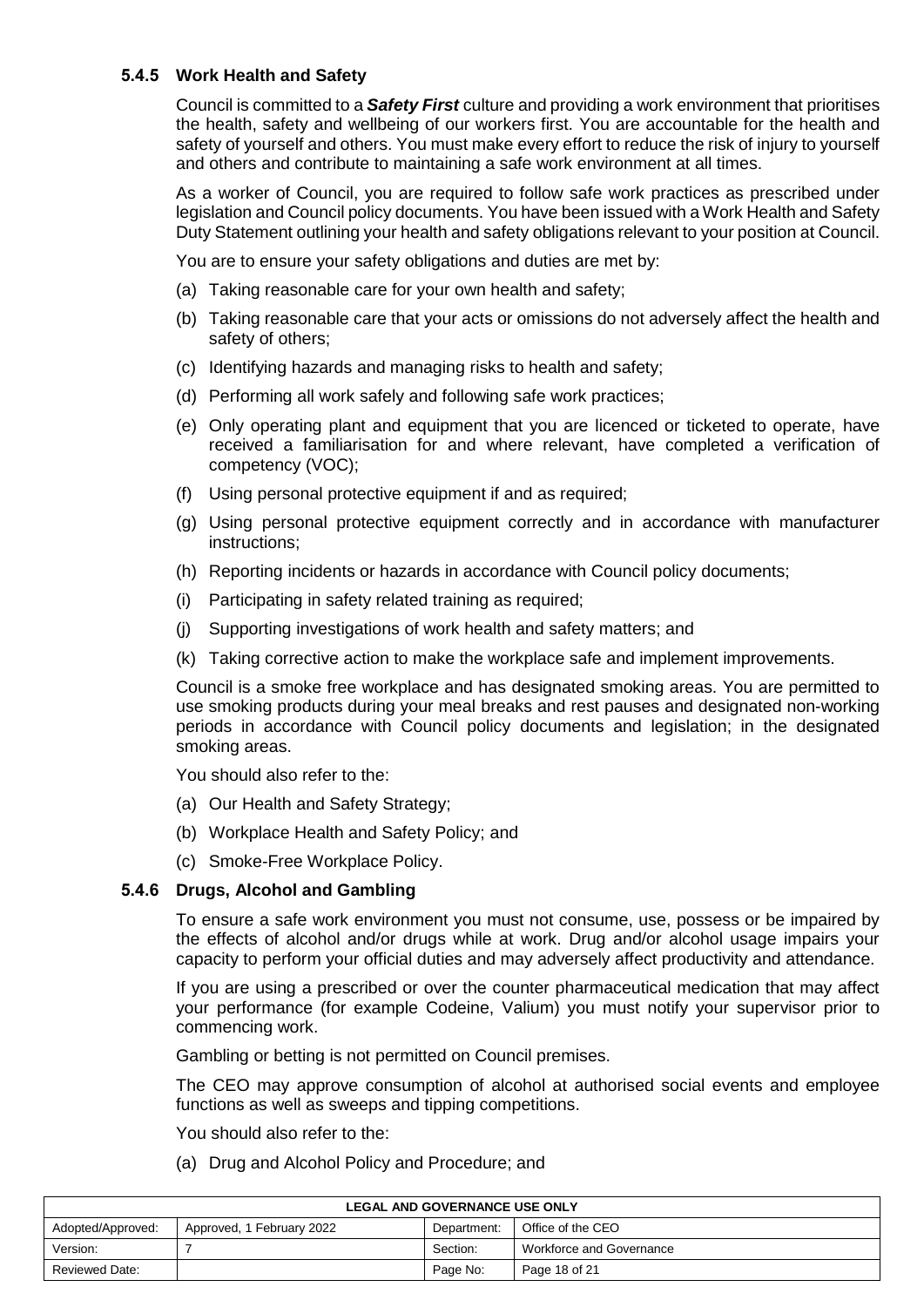(b) Pre-Employment Screening Policy and Procedure.

### **5.5 Breaches of the Code**

As a worker of Council, you hold a position of trust and are accountable for your actions. Council acknowledges that the majority of workers are committed to a high standard in relation to this Code and Council's values.

Council is committed to ensuring the standing and reputation of Council is maintained and continually enhanced where opportunities exist.

Council has a zero tolerance approach and is committed to eliminating and/or minimising the potential of any corrupt conduct.

Failure to comply with any aspect of this Code, unethical or corrupt behaviour will be investigated and may result in Council taking disciplinary action including termination of employment or contract. Breaches will be dealt with on a case by case basis according to the Discipline Procedure or contractual agreement with Council.

All workers have a duty of care and an obligation to report any suspicions or allegations of corrupt conduct. Workers are to report possible breaches of this code to a Council supervisor or manager who is responsible for their workplace. Supervisors and managers are to address any potential breaches of the Code as soon as becoming aware and have a responsibility to report all possible breaches in line with Council policy documents.

You may be suspended from your official duties on full pay, if you have allegedly committed corrupt conduct, or when there is a risk to you or others if you remained in the workplace, whilst an investigation is undertaken or while charges are being determined by Court.

You should also refer to the:

- (a) Complaint Management Policy;
- (b) Corrupt Conduct Policy and Procedure;
- (c) Investigation Procedure;
- (d) Discipline Procedure; and
- (e) *Crime and Corruption Act 2001*.

#### **5.6 Addressing Concerns**

Council recognises the important role Councillors, workers and the public can play in the identification and reporting of public interest disclosures, corrupt conduct, maladministration and administrative actions.

If you have a concern or suspect a breach of this Code involving one or more workers or a Councillor you have the right and obligation to report the matter which may be deemed as a public interest disclosure and you will be afforded protection from reprisals when making such a disclosure.

Throughout the investigative process of a public interest disclosure or any other type of complaint, matters will be dealt with in the strictest confidence.

To report such a matter you should contact your manager or you may refer to the appropriate external agency (i.e. Crime and Corruption Commission, Department of State Development, Infrastructure, Local Government and Planning, Queensland Human Rights Commission, Australian Human Rights Commission, Queensland Industrial Relations Commission, Office of the Queensland Ombudsman or Workplace Health and Safety Queensland).

- (a) Complaints Management Policy;
- (b) Corrupt Conduct Policy and Procedure;
- (c) Public Interest Disclosure Policy and Procedure;

| <b>LEGAL AND GOVERNANCE USE ONLY</b> |                           |             |                          |
|--------------------------------------|---------------------------|-------------|--------------------------|
| Adopted/Approved:                    | Approved, 1 February 2022 | Department: | Office of the CEO        |
| Version:                             |                           | Section:    | Workforce and Governance |
| <b>Reviewed Date:</b>                |                           | Page No:    | Page 19 of 21            |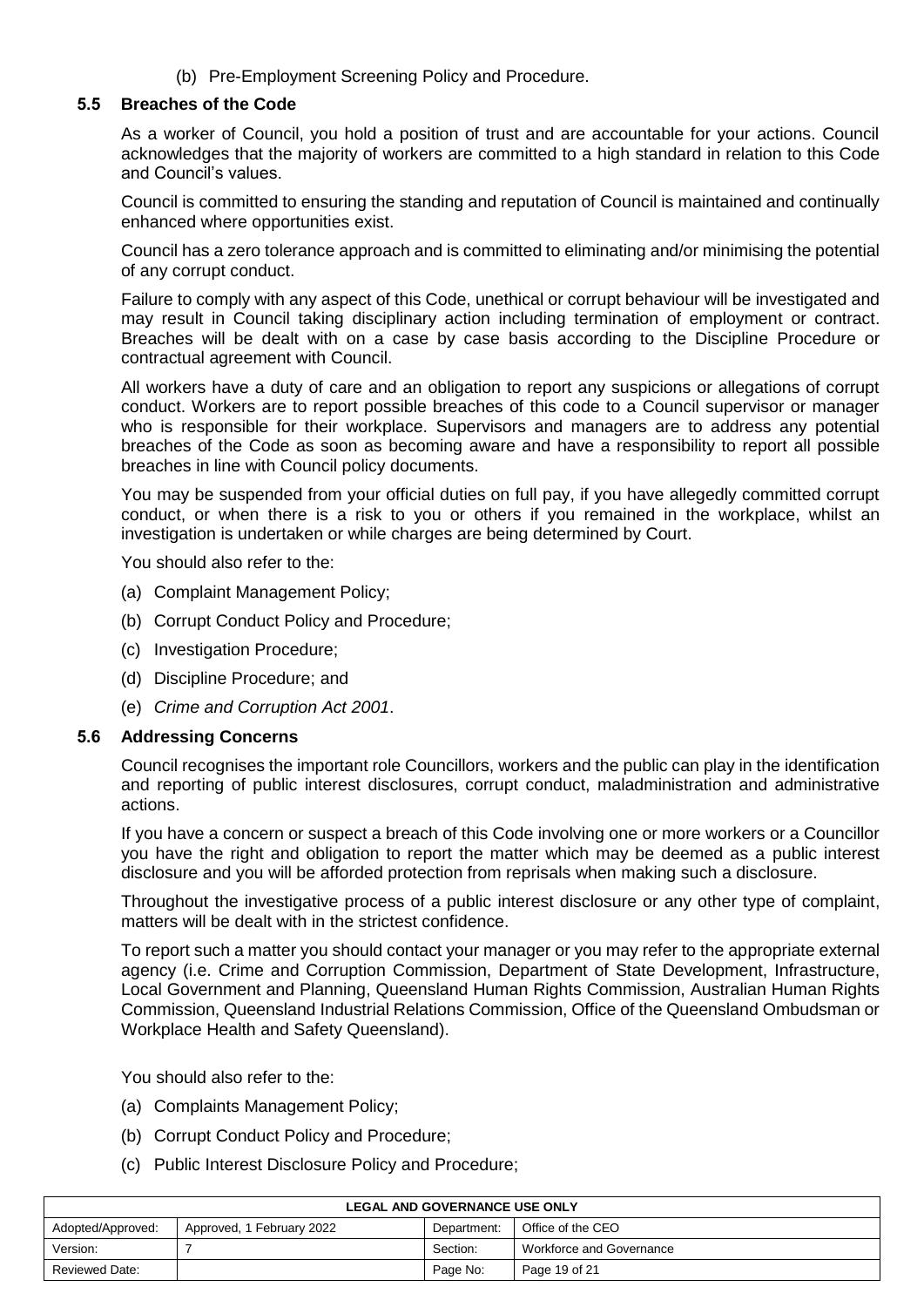- (d) *Public Interest Disclosure Act 2010*; and
- (e) *Crime and Corruption Act 2001*.

#### **5.7 Training**

Compulsory training in the contents of this Code will be provided at Council's induction and thereafter on at least an annual basis.

### **5.8 Publication**

Council will provide reasonable access to this Code for all workers. The Code will be available to workers upon commencement to Council, through an induction process, on Council's website and the Hub or upon request from your supervisor or Workforce and Governance.

### **5.9 Further Assistance**

If after reading this Code you are unsure how it applies to you, it is important that you discuss with your supervisor.

If you do not feel comfortable discussing with your supervisor, you are able to contact your next line manager or Workforce and Governance.

### **6 Review Timelines**

This policy is reviewed when any of the following occur:

- (a) The related information is amended or replaced; or
- (b) Other circumstances as determined from time to time by the CEO.

### **7 Document Management**

| Sponsor                       | <b>Chief Executive Officer</b> |
|-------------------------------|--------------------------------|
| <b>Business Owner</b>         | <b>Chief Executive Officer</b> |
| <b>Policy Owner</b>           | Deputy Chief Executive Officer |
| <b>Policy Quality Control</b> | Legal and Governance           |

# **OUR VALUES**



ROCKHAMPTON REGIONAL COUNCIL

| <b>LEGAL AND GOVERNANCE USE ONLY</b> |                           |             |                          |
|--------------------------------------|---------------------------|-------------|--------------------------|
| Adopted/Approved:                    | Approved, 1 February 2022 | Department: | Office of the CEO        |
| Version:                             |                           | Section:    | Workforce and Governance |
| <b>Reviewed Date:</b>                |                           | Page No:    | Page 20 of 21            |